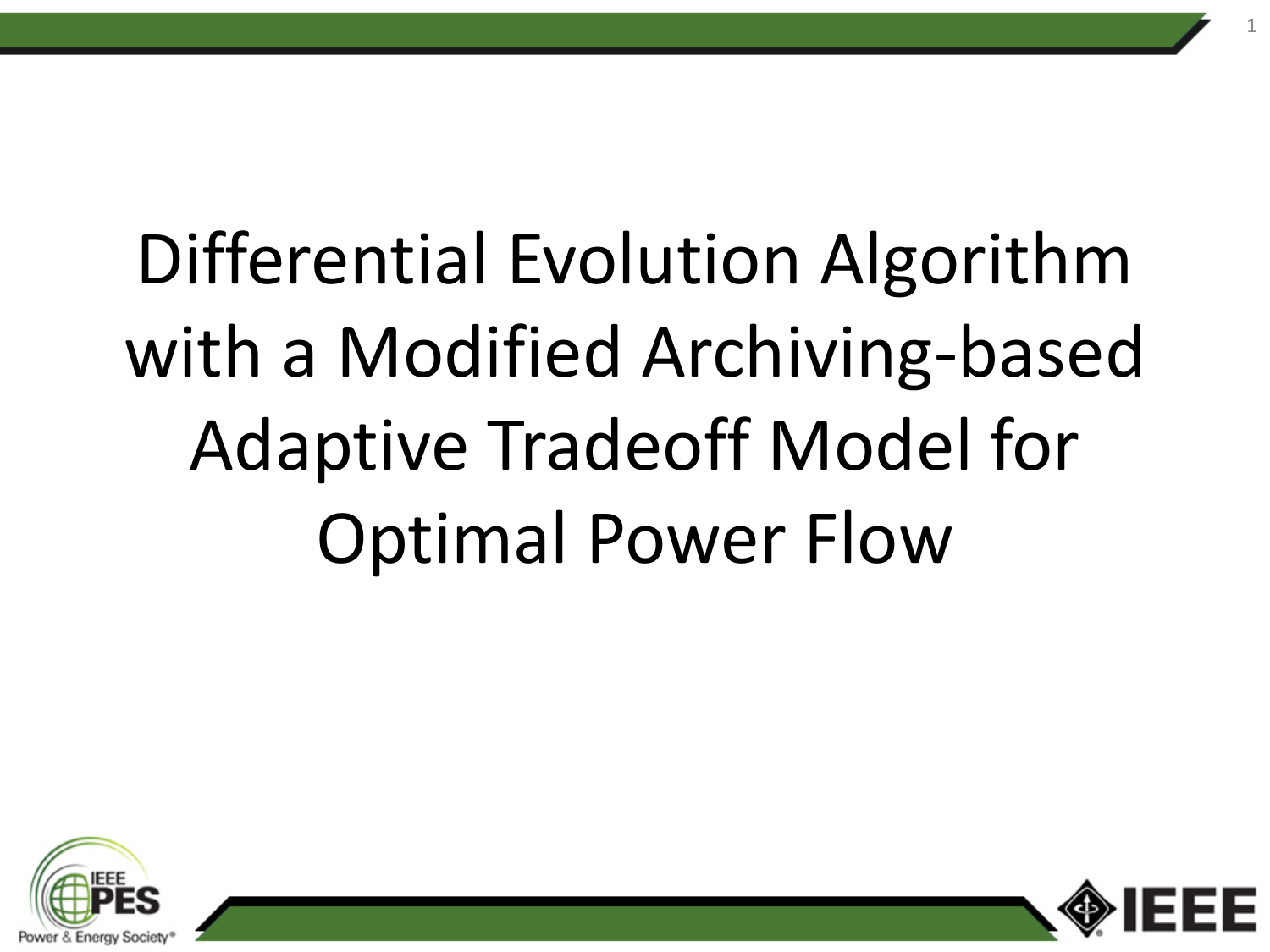### **Outline**

• Search Engine

• Constraint Handling Technique

• Test Cases and Statistical Results



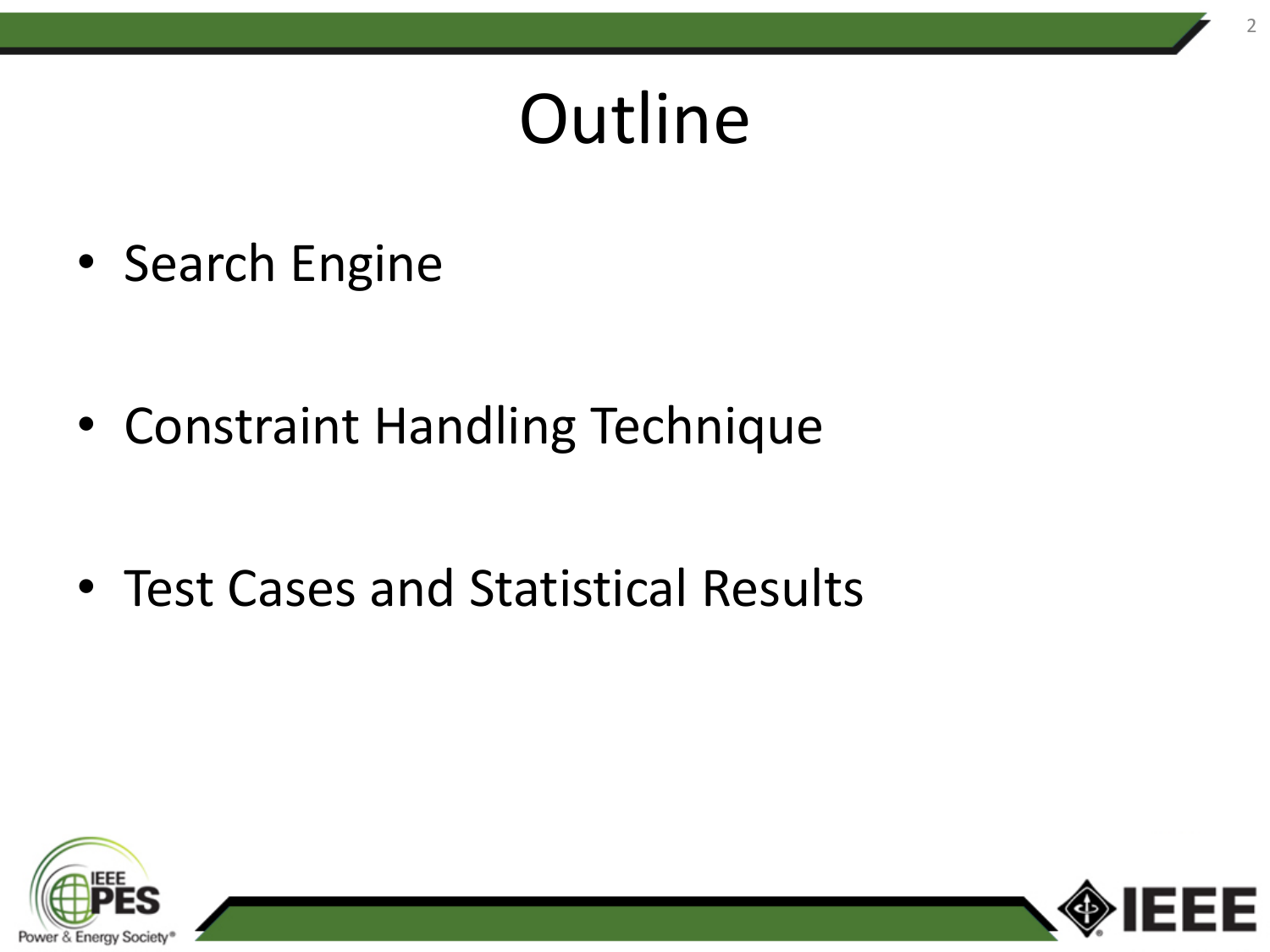### Roots of Differential Evolution

- Developed in 1995 by Rainer Storn and Kenneth Price as a continuous optimization method
- Main idea: use a mutation/recombination operator based on difference(s) between pairs of elements
- Similarities with older direct search methods:
	- Pattern search (Hooke-Jeeves, 1961)
	- Simplex methods (Nelder-Mead,1965)
- Other population based methods involving differences:
	- Particle Swarm Optimization (Kennedy & Eberhart, 1995)

DE webpage http://www.icsi.berkeley.edu/ storn/code.html Books:

K.V. Price, R.M. Storn, J.A. Lampinen; Differential Evolution. A Practical Approach to Global Optimization, 2005 U. Chakraborty, Advances in Differential Evolution, 2008



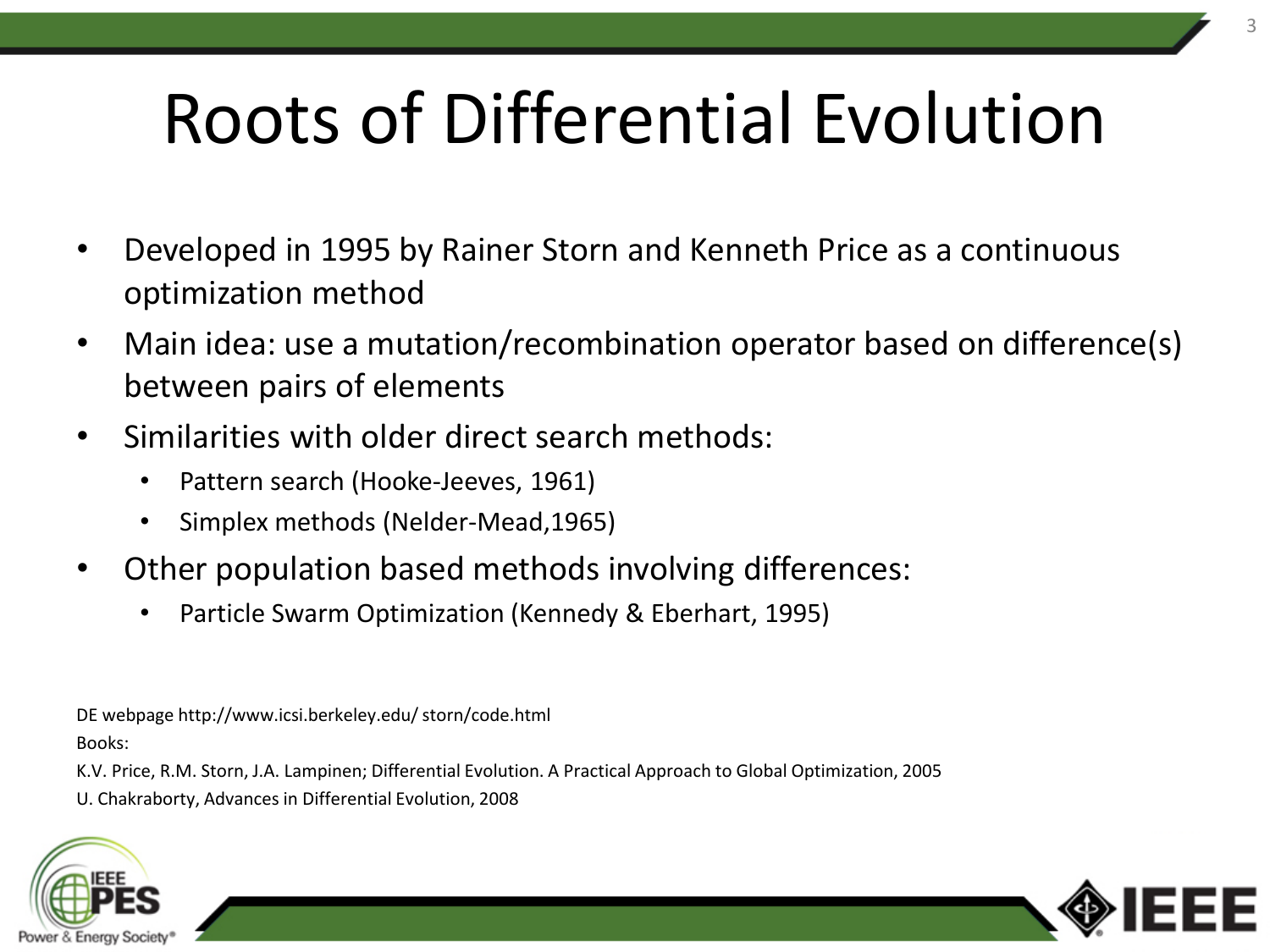$\mathsf{Problem}\ \mathsf{to}\ \mathsf{be}\ \mathsf{solved}\colon \mathsf{minimize}{:} f(\vec{x}),\ \vec{x}=(x_{_1},\!...,x_{_D})\!\in\!\mathfrak{R}^D$ Initialization: $\{\bar{x}_{i,0}=(x_{i,1,0},x_{i,2,0},...,x_{i,D,0}), x_{i,j,0}=U(lb_j,ub_j), i=1,2,...,NP, j=1,2,...D\}$ 



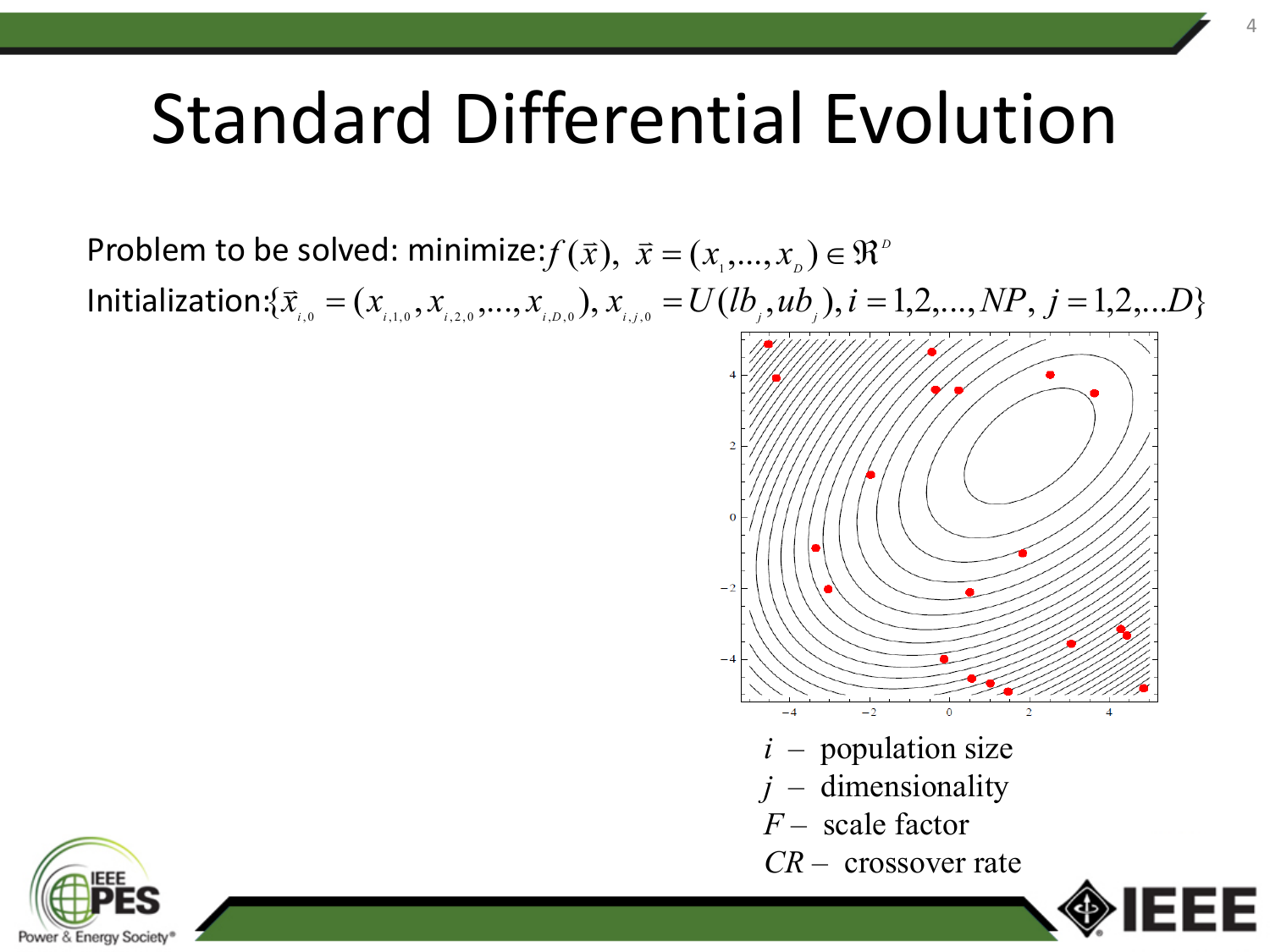$\mathsf{Problem}\ \mathsf{to}\ \mathsf{be}\ \mathsf{solved}\colon \mathsf{minimize}{:} f(\vec{x}),\ \vec{x}=(x_{_1},\!...,x_{_D})\!\in\!\mathfrak{R}^D$ Initialization: $\{\bar{x}_{i,0}=(x_{i,1,0},x_{i,2,0},...,x_{i,D,0}), x_{i,j,0}=U(lb_j,ub_j), i=1,2,...,NP, j=1,2,...D\}$ while ‹NOT termination› do  $\mathbf{r}$ •Mutation:

$$
\vec{v}_{i} = \vec{x}_{i} + F \cdot (\vec{x}_{i} - \vec{x}_{i}), \ i = 1, 2, ... NP
$$



5

*F –* scale factor

*CR –* crossover rate

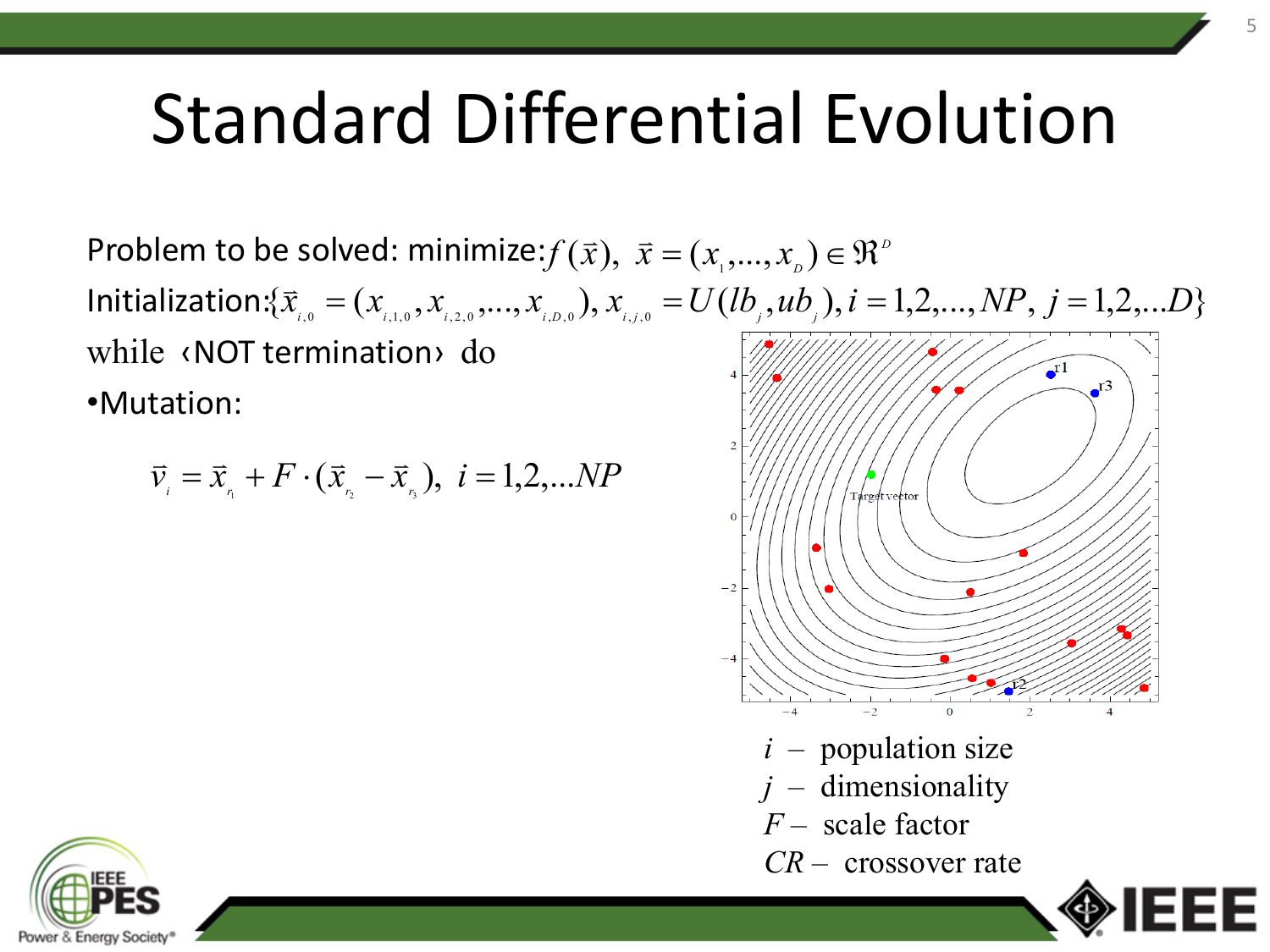$\mathsf{Problem}\ \mathsf{to}\ \mathsf{be}\ \mathsf{solved}\colon \mathsf{minimize}{:} f(\vec{x}),\ \vec{x}=(x_{_1},\!...,x_{_D})\!\in\!\mathfrak{R}^D$ Initialization: $\{\bar{x}_{i,0}=(x_{i,1,0},x_{i,2,0},...,x_{i,D,0}), x_{i,j,0}=U(lb_j,ub_j), i=1,2,...,NP, j=1,2,...D\}$ while ‹NOT termination› do •Mutation:

$$
\vec{v}_{i} = \vec{x}_{i} + F \cdot (\vec{x}_{i} - \vec{x}_{i}), \ i = 1, 2, ... NP
$$



6

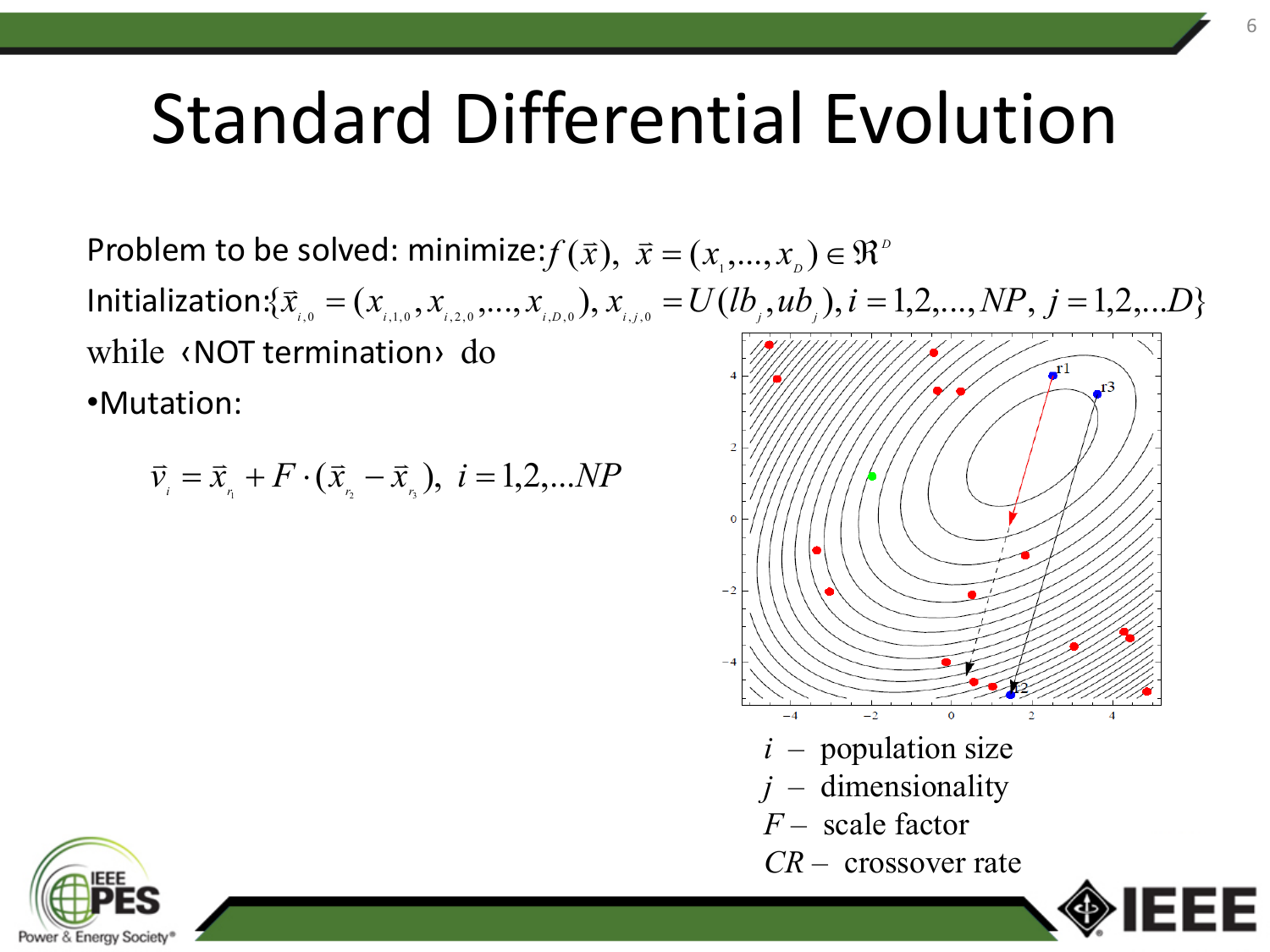$\mathsf{Problem}\ \mathsf{to}\ \mathsf{be}\ \mathsf{solved}\colon \mathsf{minimize}{:} f(\vec{x}),\ \vec{x}=(x_{_1},\!...,x_{_D})\!\in\!\mathfrak{R}^D$ Initialization: $\{\bar{x}_{i,0}=(x_{i,1,0},x_{i,2,0},...,x_{i,D,0}), x_{i,j,0}=U(lb_j,ub_j), i=1,2,...,NP, j=1,2,...D\}$ while ‹NOT termination› do •Mutation:

$$
\vec{v}_{i} = \vec{x}_{r_{i}} + F \cdot (\vec{x}_{r_{i}} - \vec{x}_{r_{i}}), \ i = 1, 2, ... NP
$$

•Crossover:

$$
u_{i,j} = \begin{cases} v_{i,j} & \text{if } rand(0,1) < CR \text{ or } j = j_0 \\ x_{i,j} & \text{otherwise} \end{cases}
$$

- *i –* population size
- *j –* dimensionality
- *F –* scale factor
- *CR –* crossover rate

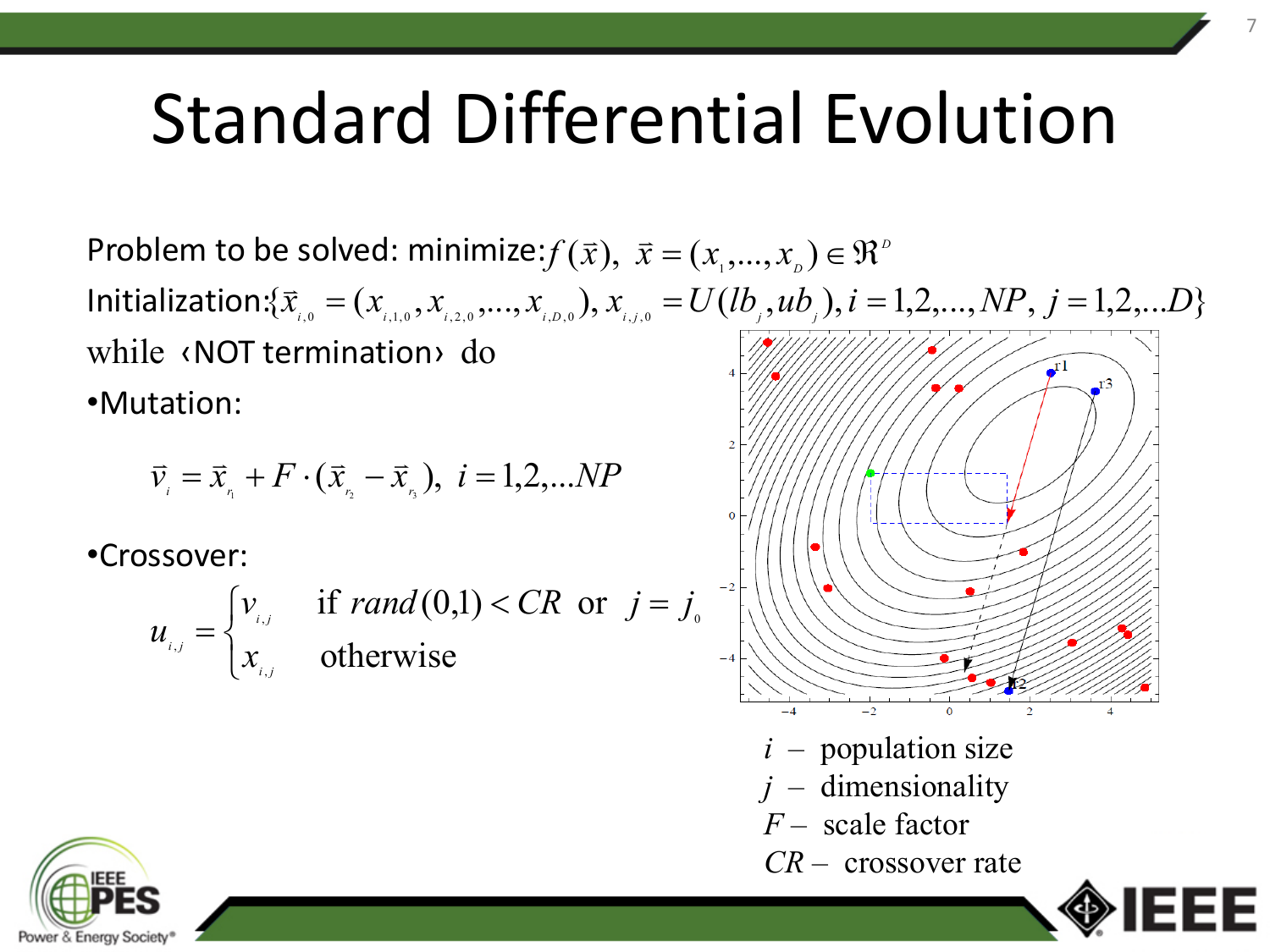$\mathsf{Problem}\ \mathsf{to}\ \mathsf{be}\ \mathsf{solved}\colon \mathsf{minimize}{:} f(\vec{x}),\ \vec{x}=(x_{_1},\!...,x_{_D})\!\in\!\mathfrak{R}^D$ Initialization: $\{\bar{x}_{i,0}=(x_{i,1,0},x_{i,2,0},...,x_{i,D,0}), x_{i,j,0}=U(lb_j,ub_j), i=1,2,...,NP, j=1,2,...D\}$ while ‹NOT termination› do  $\widehat{\mathbf{r}^1}$ •Mutation:

$$
\vec{v}_{i} = \vec{x}_{r_{i}} + F \cdot (\vec{x}_{r_{2}} - \vec{x}_{r_{3}}), \ i = 1, 2, ... NP
$$

•Crossover:

$$
V_{i,j} = \begin{cases} V_{i,j} & \text{if } rand(0,1) < CR \text{ or } j = j_0 \\ x_{i,j} & \text{otherwise} \end{cases}
$$

•Selection:

*u*

,

 $\overline{\mathcal{L}}$ 

$$
\vec{x}_{_{i,g+1}} = \begin{cases} \vec{u}_{_i} & \text{if } f(\vec{u}_{_i}) \le f(\vec{x}_{_{i,g}}) \\ \vec{x}_{_{i,g}} & \text{if } f(\vec{u}_{_i}) > f(\vec{x}_{_{i,g}}) \end{cases}
$$

- *i –* population size *j –* dimensionality
- *F –* scale factor
- *CR –* crossover rate

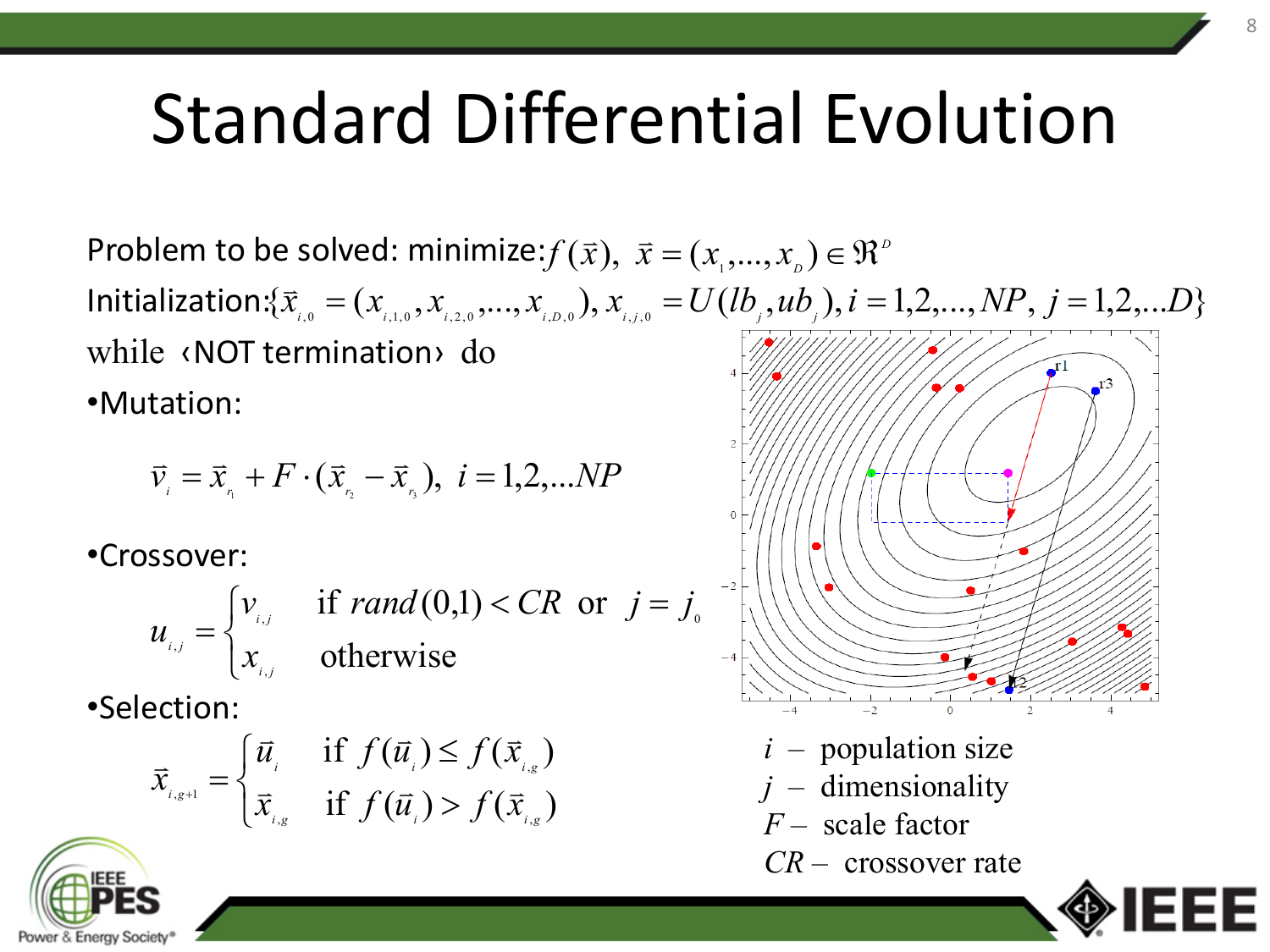# Flexibility of DE

DE taxonomy: DE/base element/ no. of differences/ crossover type

- Base element:
	- random (*xrand*): DE/rand/\*/\*
	- best (*xbest*): DE/best/\*/\*
	- **Combination of current and best elements**  $(λX_{best} + (1-λ)X_i)$ **:** DE/current-to-best/\*/\*
	- combination of random and best elements  $(\lambda x_{r1} + (1-\lambda)x_i)$ : DE/current-to-rand/\*/\*
- Number of differences: usually  $1 (DE/*/1/*)$  or  $2 (DE/*/2/*)$
- Crossover type: binomial ( $DE/*/*/bin$ ) or exponential ( $DE/*/*/exp$ )



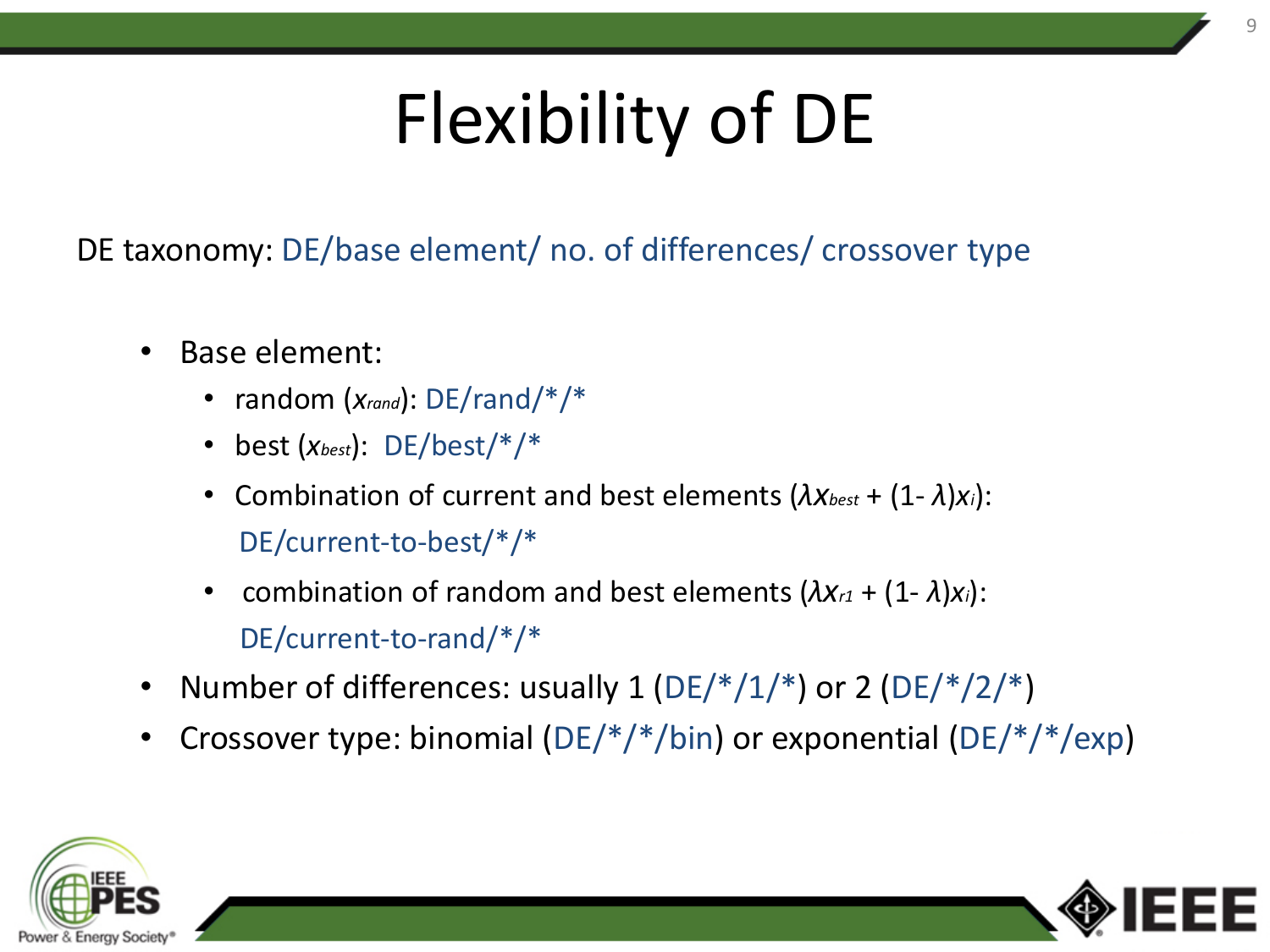## Flexibility of DE

The other face of flexibility: which variant to choose ?

Recommendations

- No specific knowledge on the problem: use DE/rand/1/\*
- Need for an exploitative method: use DE/best/1/\*
- Need for a more explorative method: use DE/rand/2/\*

Remark: different variants could be appropriate in different stages of the optimization process

Books:

K.V. Price, R.M. Storn, J.A. Lampinen; Differential Evolution. A Practical Approach to Global Optimization, 2005 U. Chakraborty, Advances in Differential Evolution, 2008



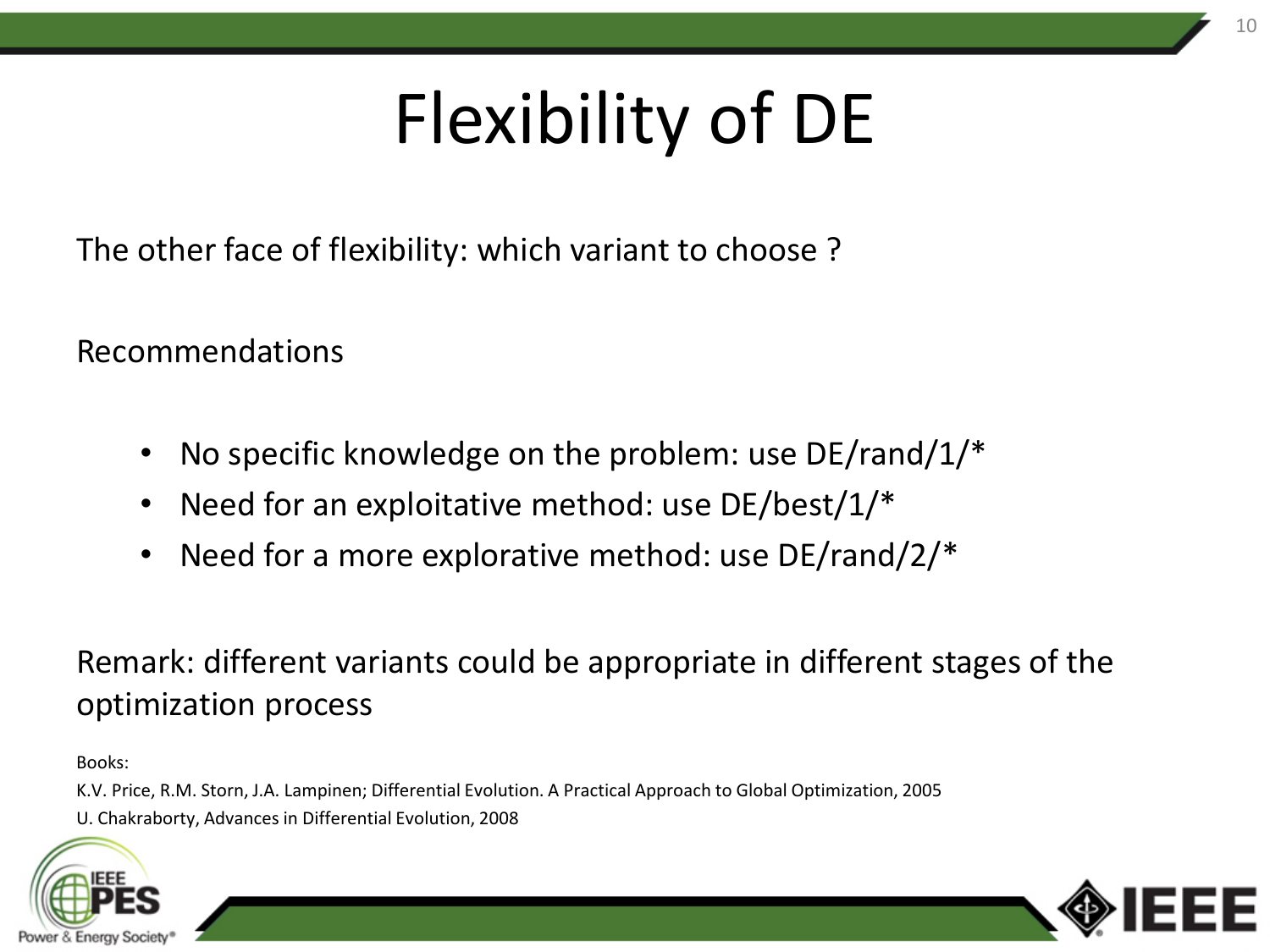# (1+3) DE

1 parent individual generates 3 offspring individuals by 3 different mutation strategies:

DE/rand/1:

$$
\vec{\nu}_{i} = \vec{x}_{r_{i}} + F \cdot (\vec{x}_{r_{2}} - \vec{x}_{r_{3}})
$$

DE/rand/2:

$$
\vec{v}_{i} = \vec{x}_{r_{i}} + F \cdot (\vec{x}_{r_{2}} - \vec{x}_{r_{3}}) + F \cdot (\vec{x}_{r_{4}} - \vec{x}_{r_{5}})
$$

DE/current-to-best(rand)/1:

$$
\vec{v}_{i} = \vec{x}_{i} + F \cdot (\vec{x}_{\text{best}} - \vec{x}_{i}) + F \cdot (\vec{x}_{\text{test}} - \vec{x}_{\text{test}}) \qquad \vec{v}_{i} = \vec{x}_{i} + F \cdot (\vec{x}_{\text{test}} - \vec{x}_{i}) + F \cdot (\vec{x}_{\text{test}} - \vec{x}_{\text{test}})
$$



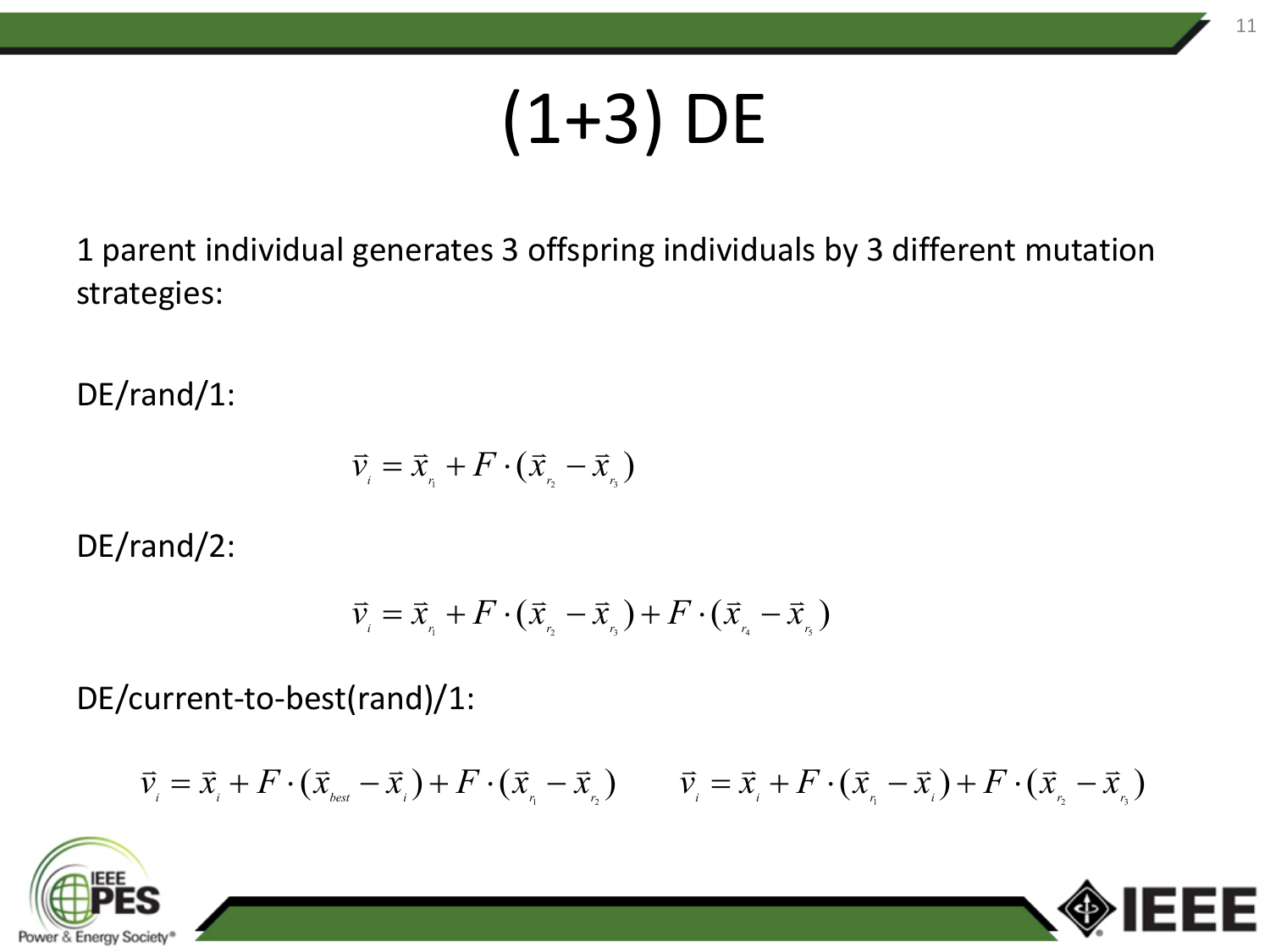# (1+3) DE

The current generation number (denoted as *current\_gen*) is compared with a threshold generation number (denoted as *threshold\_gen*)

*threshold*  $gen = k \times total$  *gen* 

If *current\_gen* > *threshold\_gen*, the "DE/current-to-best/1" is activated



Journal:

G. Jia, Y. Wang, Z. Cai, and Y. Jin. An improved  $(\mu+\lambda)$ -constrained differential evolution for constrained optimization. Information Sciences, vol. 222, pp. 302-322, 2013.



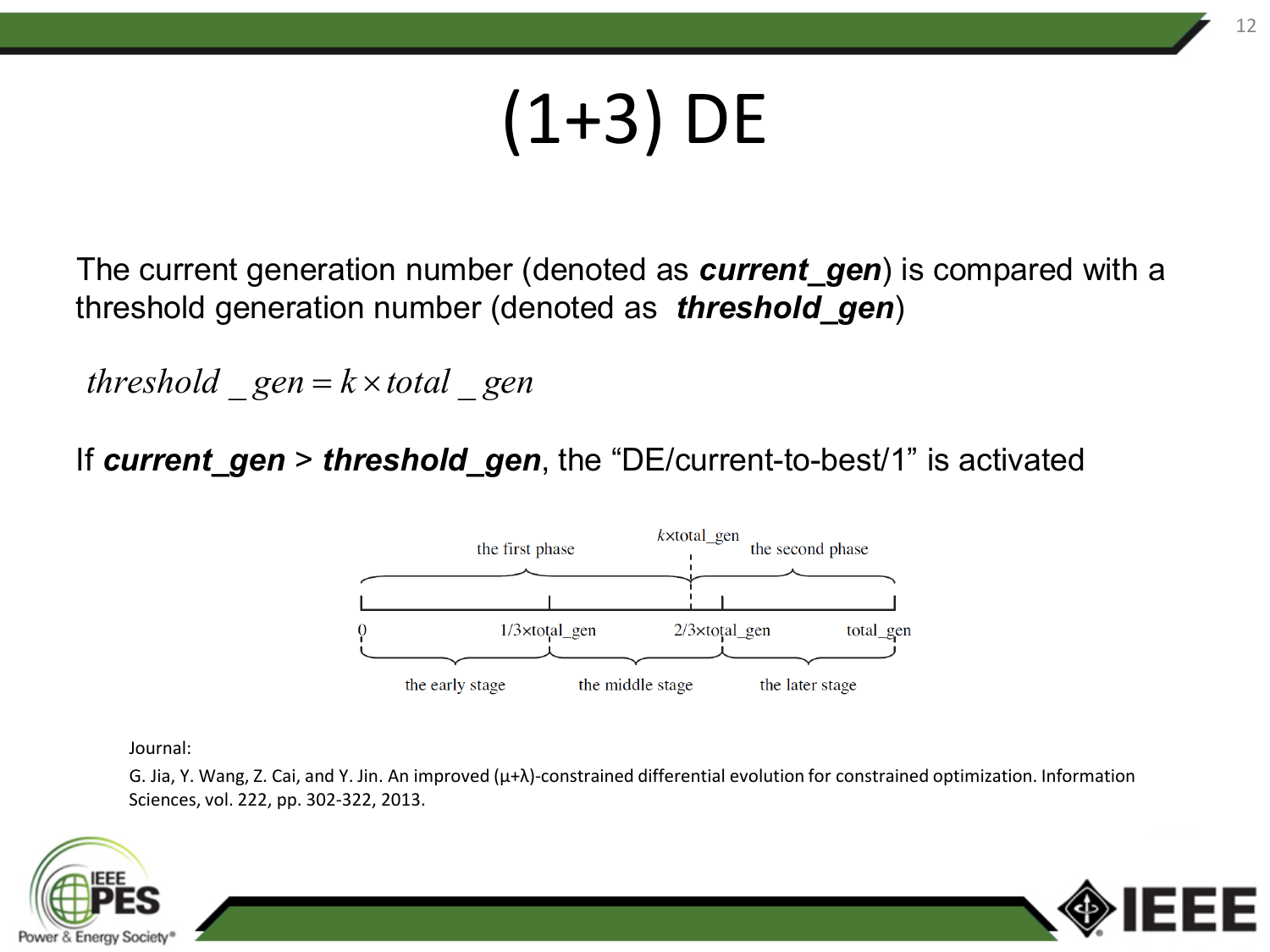### Constrained Optimization





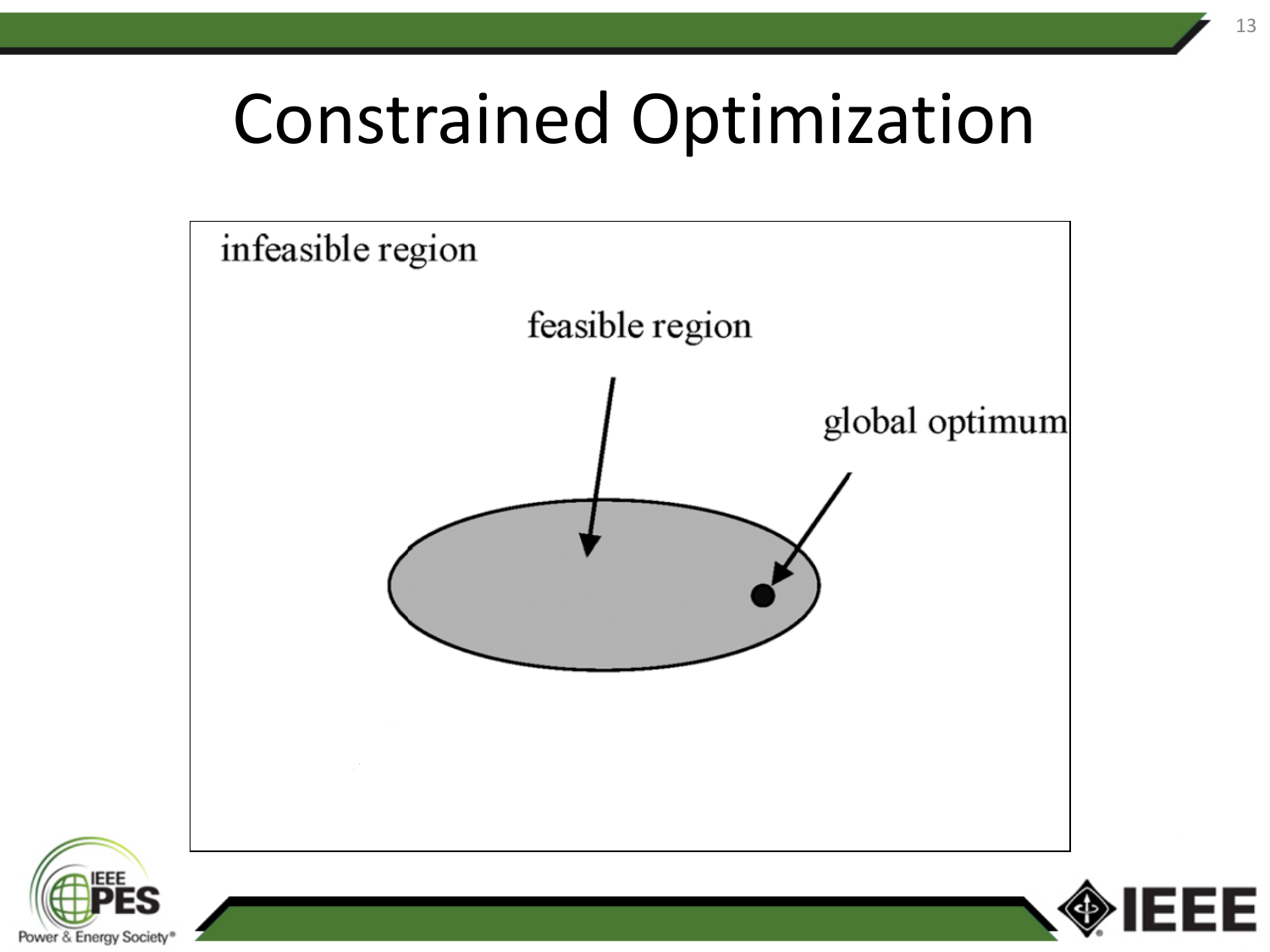### Constrained Optimization





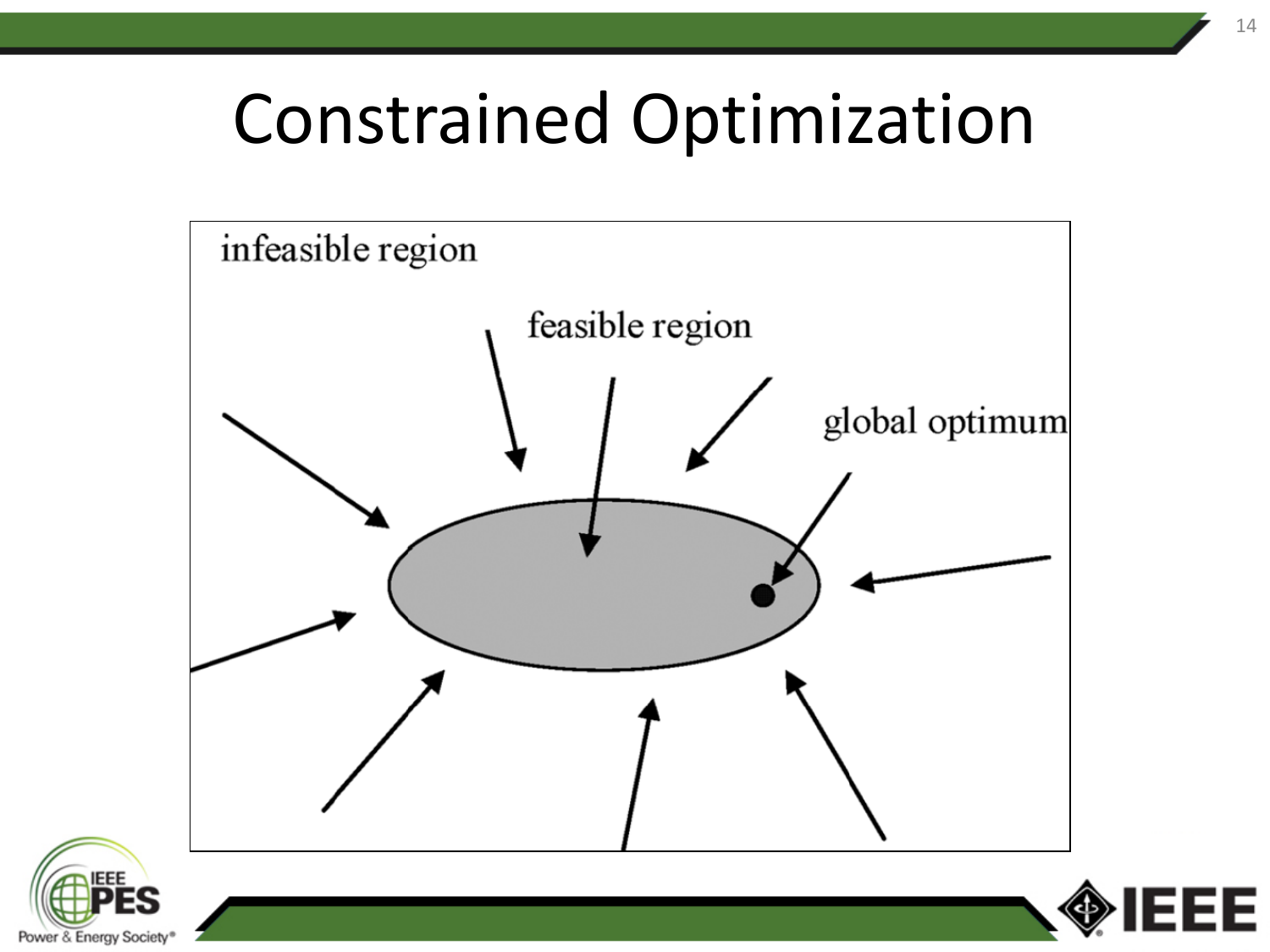### Constrained Optimization

In general, for constraint optimization, the population may inevitably experience three situations:

- The population contains infeasible individuals only (infeasible situation)
- The population consists of both feasible and infeasible individuals (semi-feasible situation)
- The population is entirely composed of feasible individuals (feasible situation)



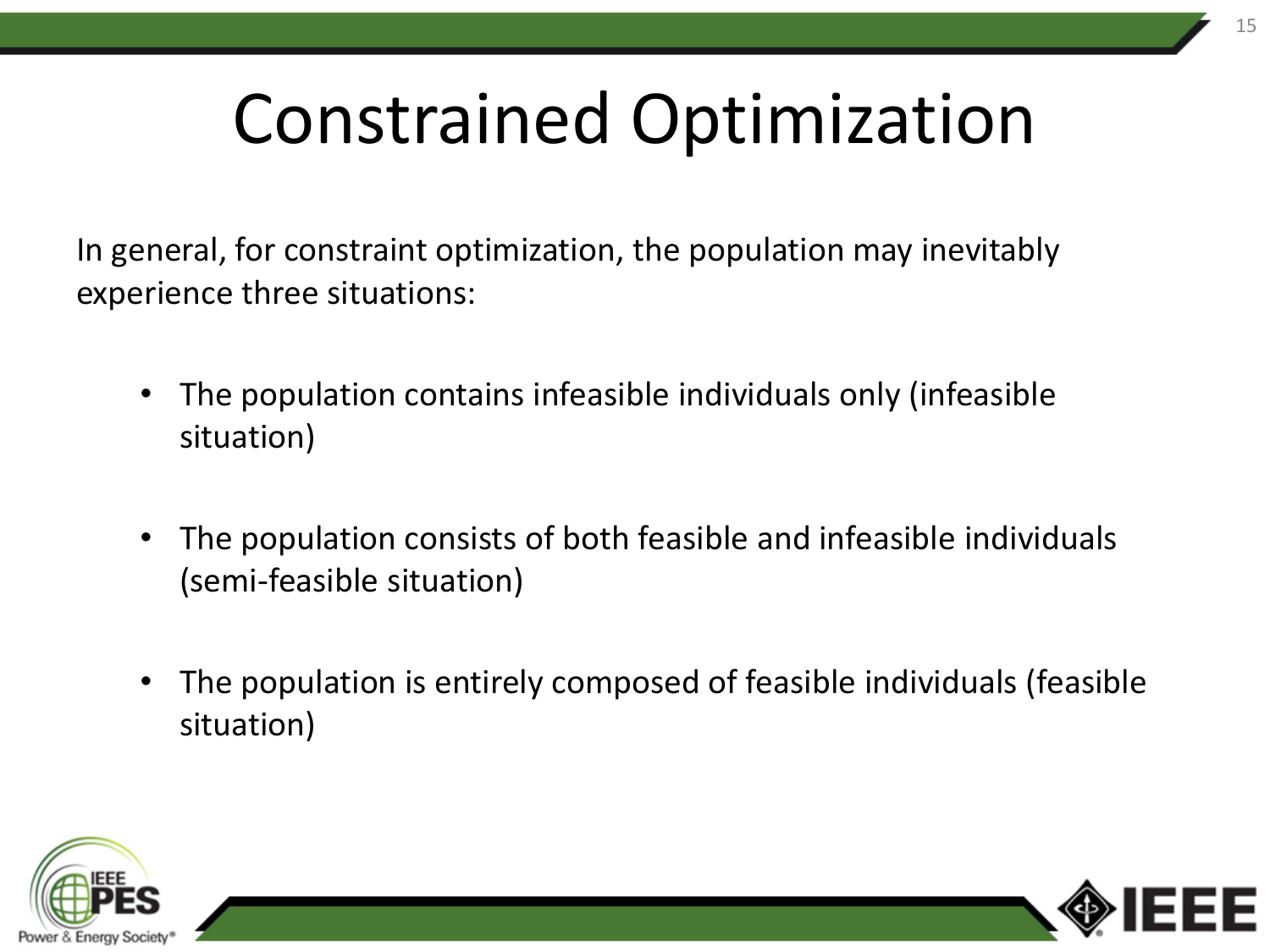### CH for Infeasible Situation

Goals:

- Promptly motivate the population toward the feasible region
- The diversity in the population should be kept

Solutions:

- Truncation technique
- Multiobjective optimization-based technique



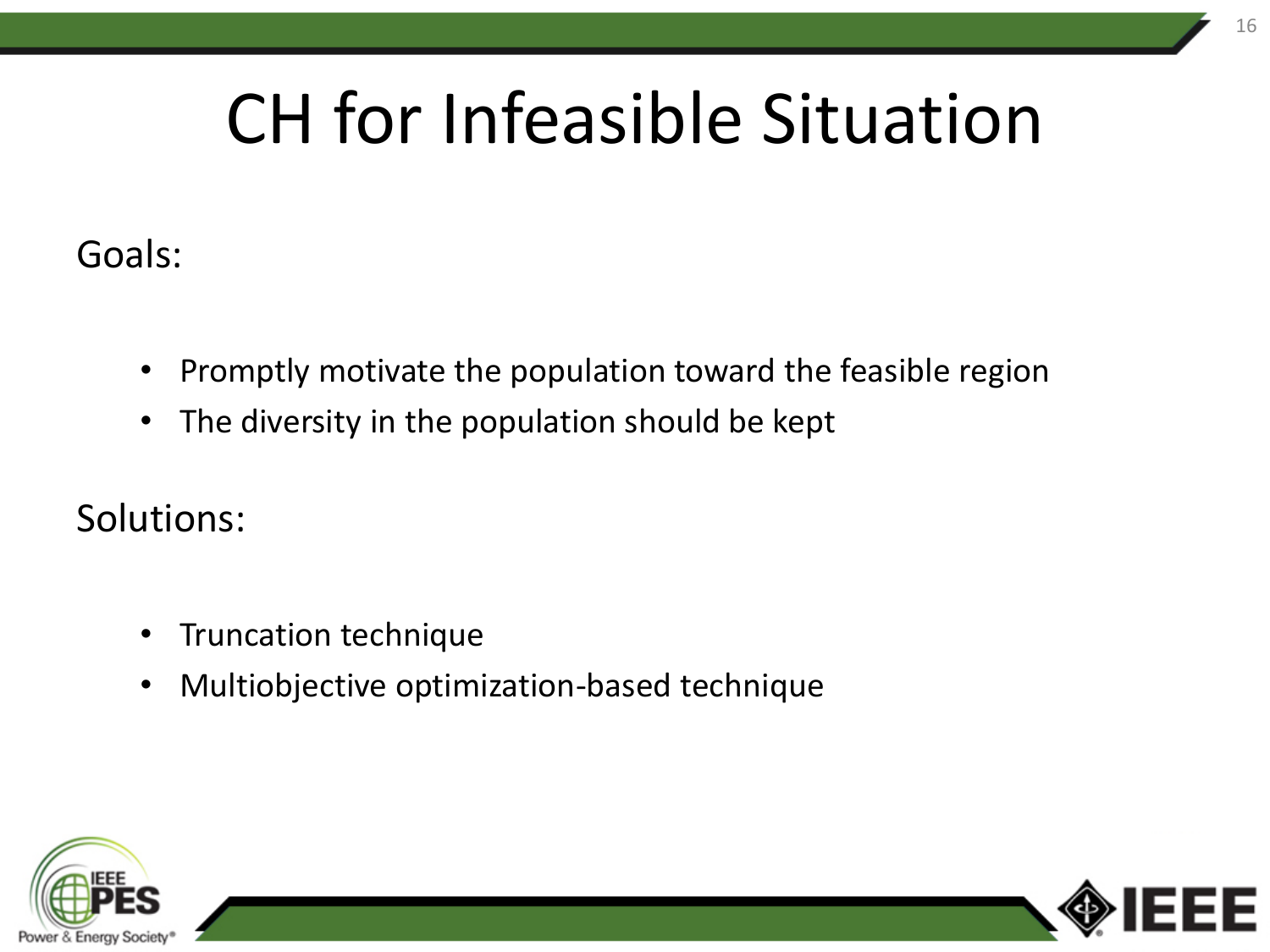### Truncation Technique



Journal:



Y. Wang and Z. Cai. Constrained evolutionary optimization by means of (μ+λ)-differential evolution and improved adaptive trade-off model. Evolutionary Computation, vol. 19, no. 2, pp. 249-285, 2011.

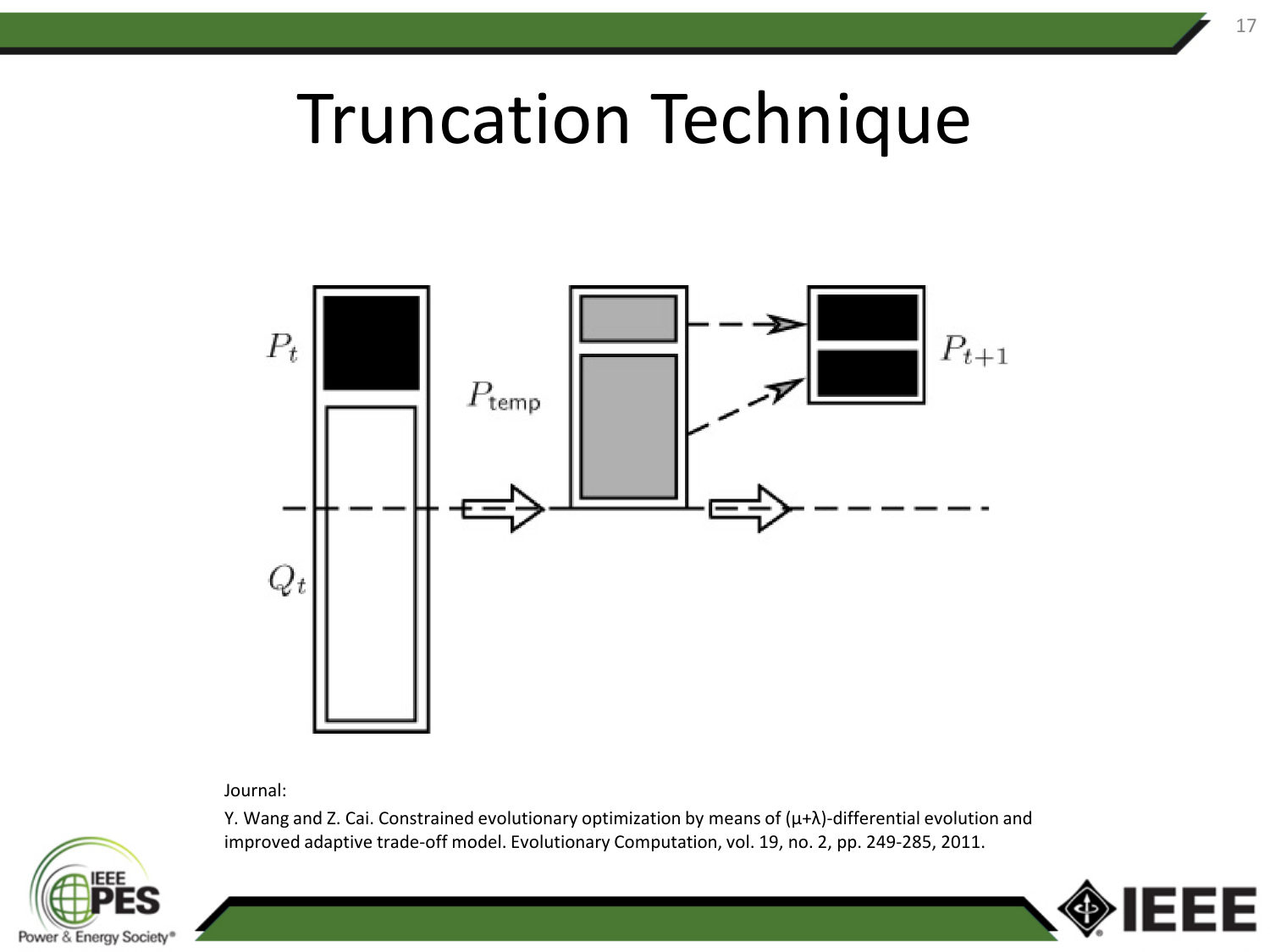# Multiobjective optimization-based technique

A MOP can be formulated as follows:

minimize  $\vec{f}(\vec{x}) = (f(x), f_{\vec{x}}(\vec{x})))$ 

where m is the number of objective functions,  $\vec{x} = (x_{1},...x_{n}) \in S \subset \mathfrak{R}^{n}$  is the decision vector which contains n decision variables and S is the search space.

 $\bf{Definition 1.}$  (*Pareto dominance*): Consider two decision vectors  $\vec{a} = (a_{\scriptscriptstyle 1}^{}, ... a_{\scriptscriptstyle n}^{})$ and  $\bar{b} = (b_1,...b_n)$ , a is said to Pareto dominate b (denoted as  $\bar{a} \prec \bar{b}$ ), if and only if

$$
\forall i \in \{1,...m\}, f_i(\vec{a}) \le f_i(\vec{b}) \text{ and } \exists j \in \{1,...m\}, f_i(\vec{a}) < f_i(\vec{b})
$$

In this case, *b* is said to be Pareto dominated by *a*. If Pareto dominance does not hold between *a* and *b*, they are considered nondominated with each



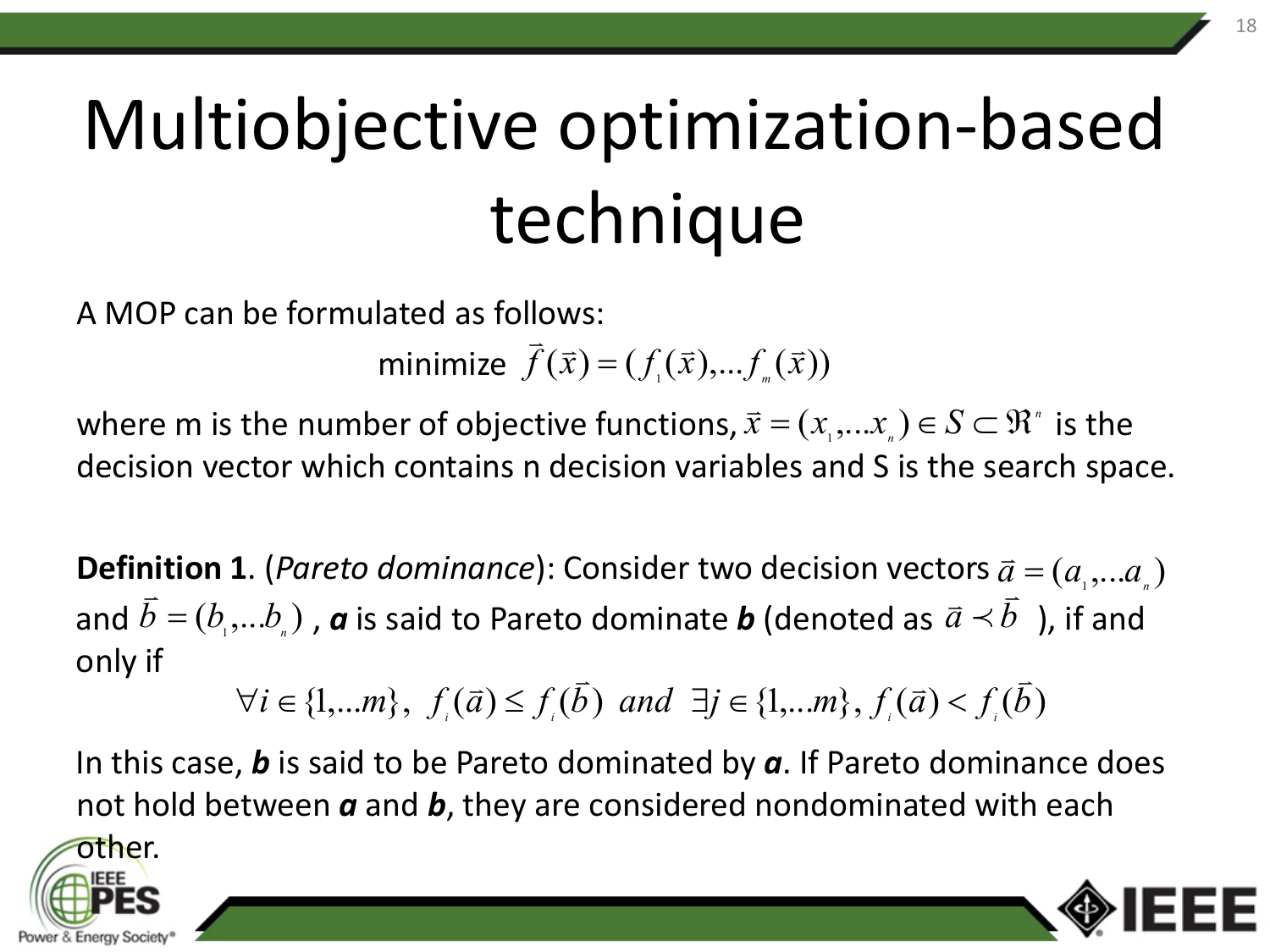# Multiobjective optimization-based technique

**Definition 2**. (*Pareto optimality*): $\vec{a} \in S$  is said to be Pareto optimal in *S*, if and  $\mathbf{b}$  entirely  $\mathbf{z}$ . (*refer opermancy*)  $\mathbf{b}$  only if  $\neg \exists \bar{b} \in S$  satisfies  $\bar{b} \prec \bar{a}$ .  $\frac{1}{7}$ 

**Definition 3.** (*Pareto optimal set*): The Pareto optimal set (denoted as  $P^*$ ) is the set of all the Pareto optimal solutions:

$$
P^* = \{ \vec{a} \in S \mid \neg \exists \vec{b} \in S, \vec{b} \prec \vec{a} \}
$$

**Definition 4**. (*Pareto front*): The Pareto front (denoted as  $PF^*$ ) is defined as:

 $PF^* = \{ f(\vec{a}) | \vec{a} \in P^* \}$ 



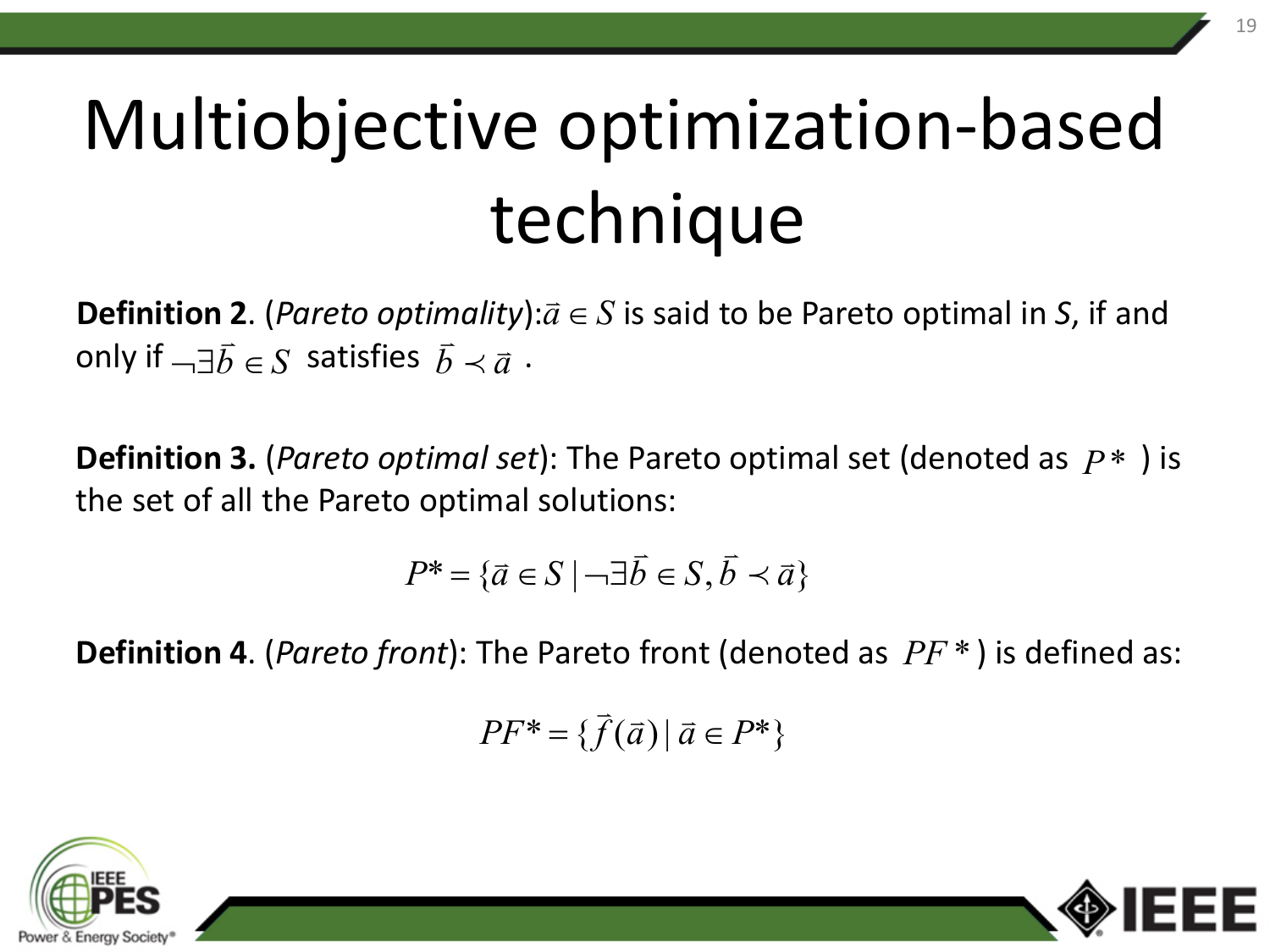# Multiobjective optimization-based technique

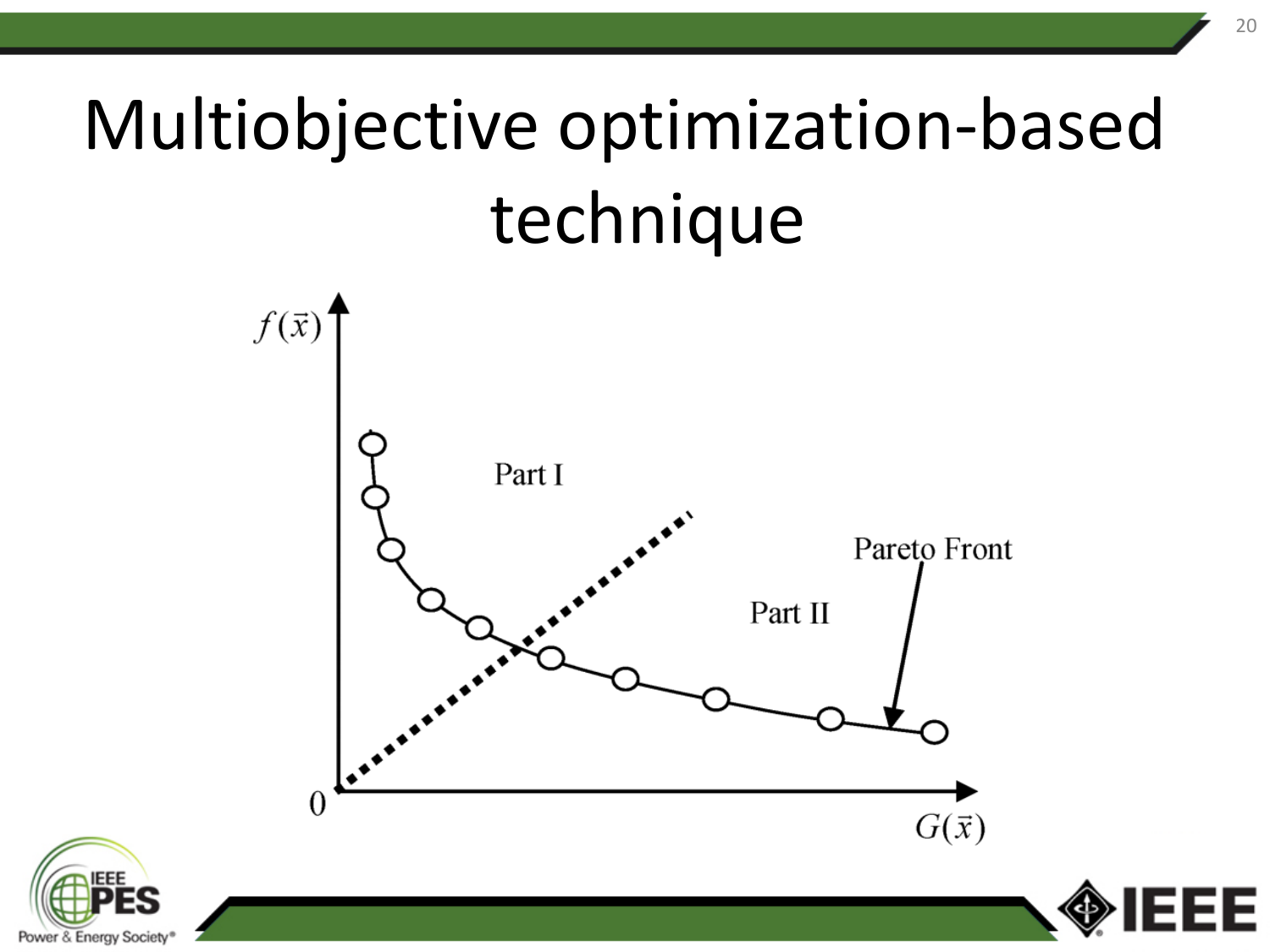### CH for Semi-feasible Situation

Goals:

- Feasible individuals with small objective function values should remain in the next population
- Infeasible individuals with slight constraint violations and small objective function values should remain in the next population

Solution:

• An adaptive fitness transformation



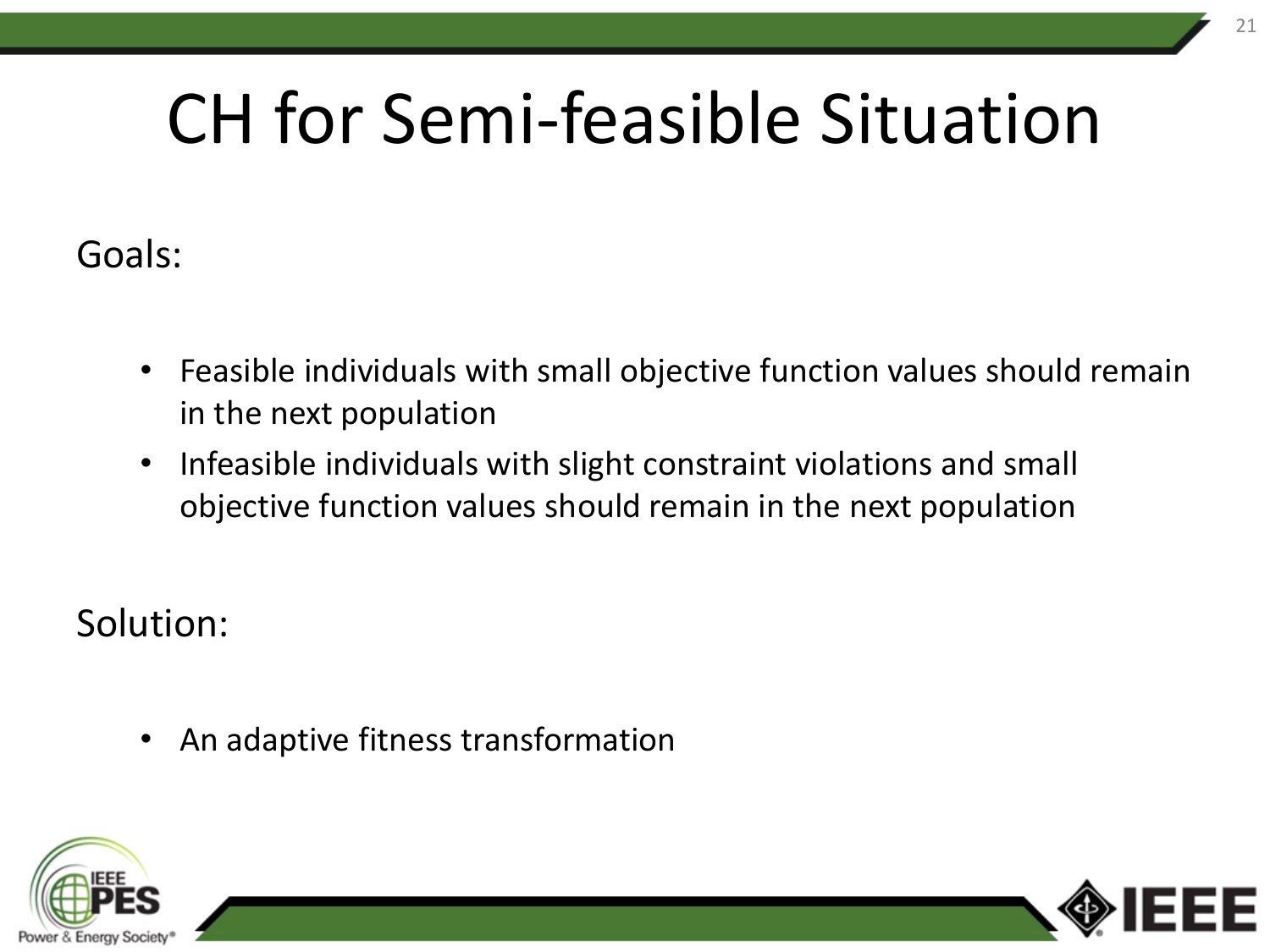### CH for Semi-feasible Situation

Feasible group:  $Z_i = \{i | G(\vec{x}_i = 0)\}$ 

Infeasible group:  $Z_{\scriptscriptstyle 2} = \{i \mid G(\vec{x}^{\scriptscriptstyle 2}_i > 0\}$ 

The best and worst feasible solutions (denoted as  $_{\mathcal{\vec{X}}_{\textit{best}}}$  and  $_{\mathcal{\vec{X}}_{\textit{worst}}}$ ) are found from the feasible group.  $\overrightarrow{ }$  $\overline{\mathbf{\overline{X}}}_{_{worst}}$  $\overrightarrow{ }$ 

The converted objective function value:

$$
f(\vec{x}_i) = \begin{cases} f(\vec{x}_i), & i \in Z_i \\ \max{\lbrace \varphi \cdot f(\vec{x}_{\text{best}}) + (1-\varphi) \cdot f(\vec{x}_{\text{worst}}), f(\vec{x}_i) \rbrace}, & i \in Z_i \end{cases}
$$

where φ denotes the feasibility proportion of the population.



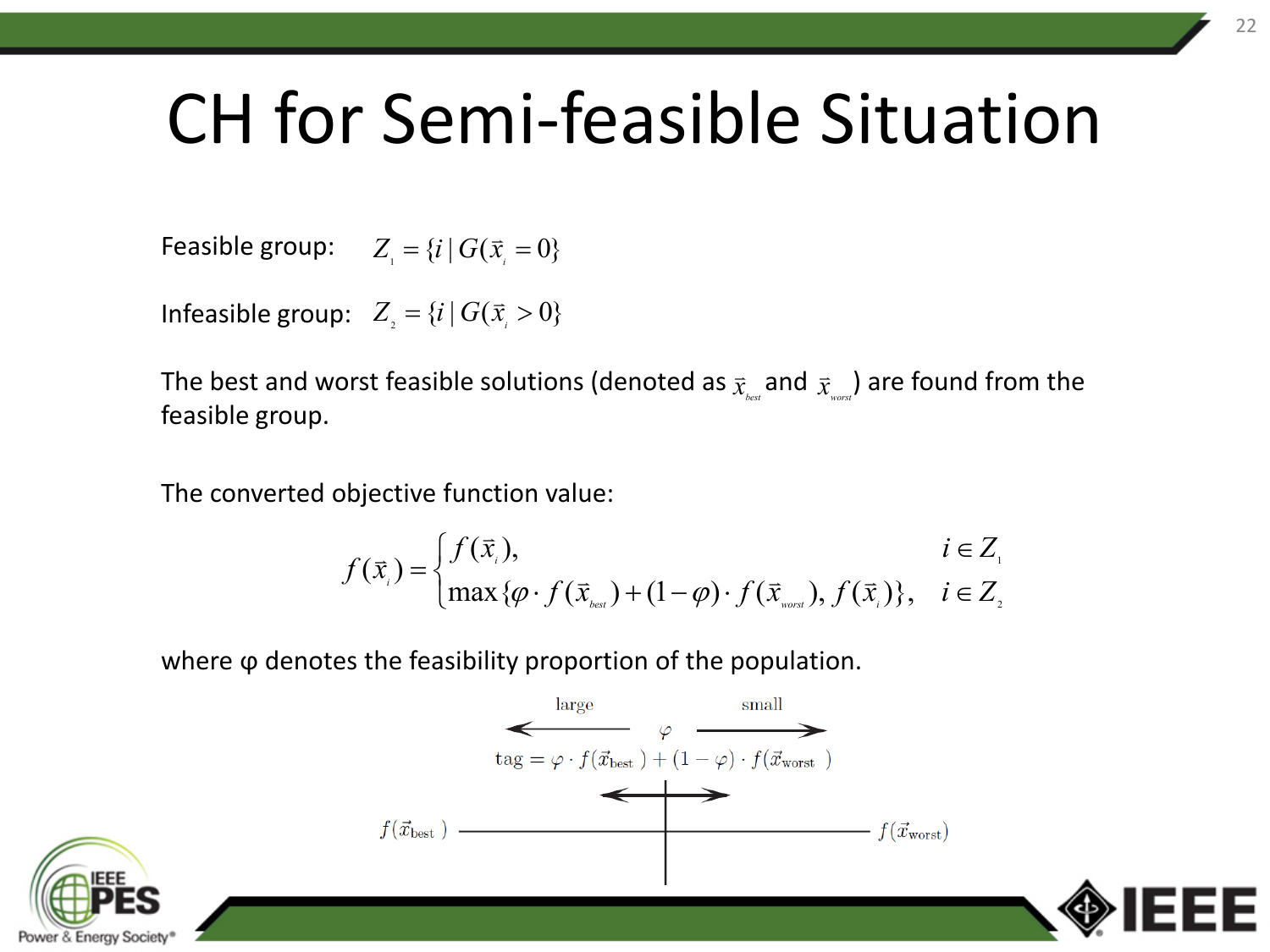### CH for Semi-feasible Situation

Normalization of objective function value:

$$
f_{\text{nor}}(\bar{x}_i) = \frac{f'(\bar{x}_i) - \min_{j \in Z_1 \cup Z_2} f'(\bar{x}_j)}{\max_{j \in Z_1 \cup Z_2} f'(\bar{x}_j) - \min_{j \in Z_1 \cup Z_2} f'(\bar{x}_j)}
$$

Normalization of constraint violation value:

$$
G_{\textsf{\tiny nor}}(\vec{x}_i) = \begin{cases} 0, & i \in Z_{\textsf{\tiny n}} \\ G(\vec{x}_i) - \min_{\textsf{\tiny j} \in Z_{\textsf{\tiny 2}}} G(\vec{x}_j) & i \in Z_{\textsf{\tiny 2}} \\ \max_{\textsf{\tiny j} \in Z_{\textsf{\tiny 2}}} G(\vec{x}_j) - \min_{\textsf{\tiny j} \in Z_{\textsf{\tiny 2}}} G(\vec{x}_j) & i \in Z_{\textsf{\tiny 2}} \end{cases}
$$

The final fitness function:

$$
f_{\text{final}}(\vec{x}_i) = f_{\text{nor}}(\vec{x}_i) + G_{\text{nor}}(\vec{x}_i)
$$



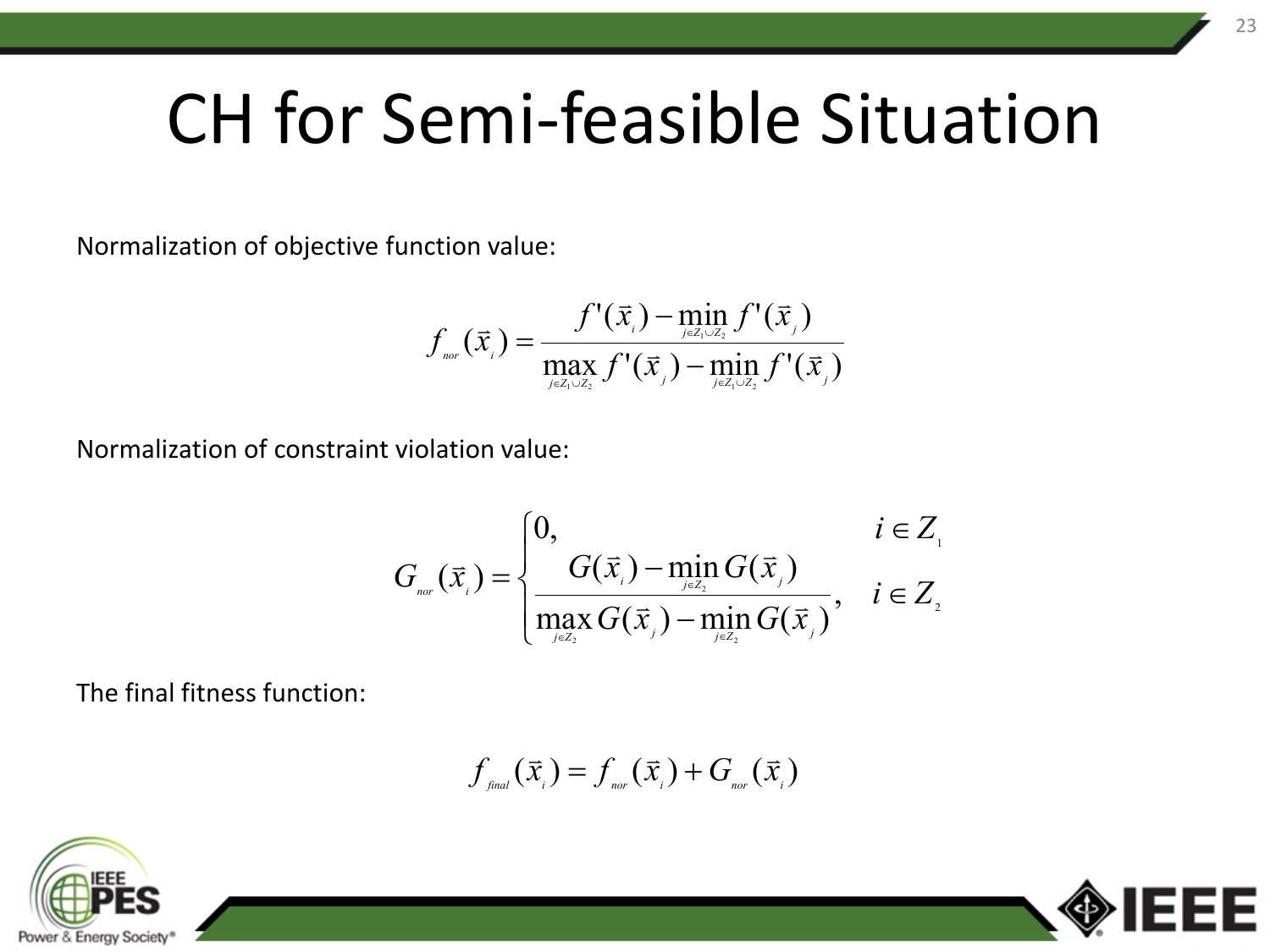| Case         |              | Prob.      |                |              |
|--------------|--------------|------------|----------------|--------------|
|              |              | 57 bus     | $118$ bus      | 300 bus      |
| <b>ORPD</b>  | <b>Best</b>  | 24.6382    | 123.8418       | 400.0851     |
|              | Median       | 24.9043    | 127.9848       | 2.7223E+03   |
|              | <b>Worst</b> | 26.9132    | 135.6955       | 6.9819E+04   |
|              | Mean         | 25.0414    | 128.3549       | 8.6696E+03   |
|              | Std          | 0.4296     | 2.4535         | 1.5256E+04   |
| <b>OARPD</b> | <b>Best</b>  | 4.1703E+04 | 1.3624E+05     | 7.2261E+05   |
|              | Median       | 4.1738E+04 | $1.5741E + 05$ | 7.3910E+05   |
|              | Worst        | 4.1805E+04 | 1.7379E+05     | 7.5449E+05   |
|              | Mean         | 4.1740E+04 | 1.5423E+05     | 7.4011E+05   |
|              | Std          | 27.6884    | 1.2324E+04     | $6.2055E+03$ |



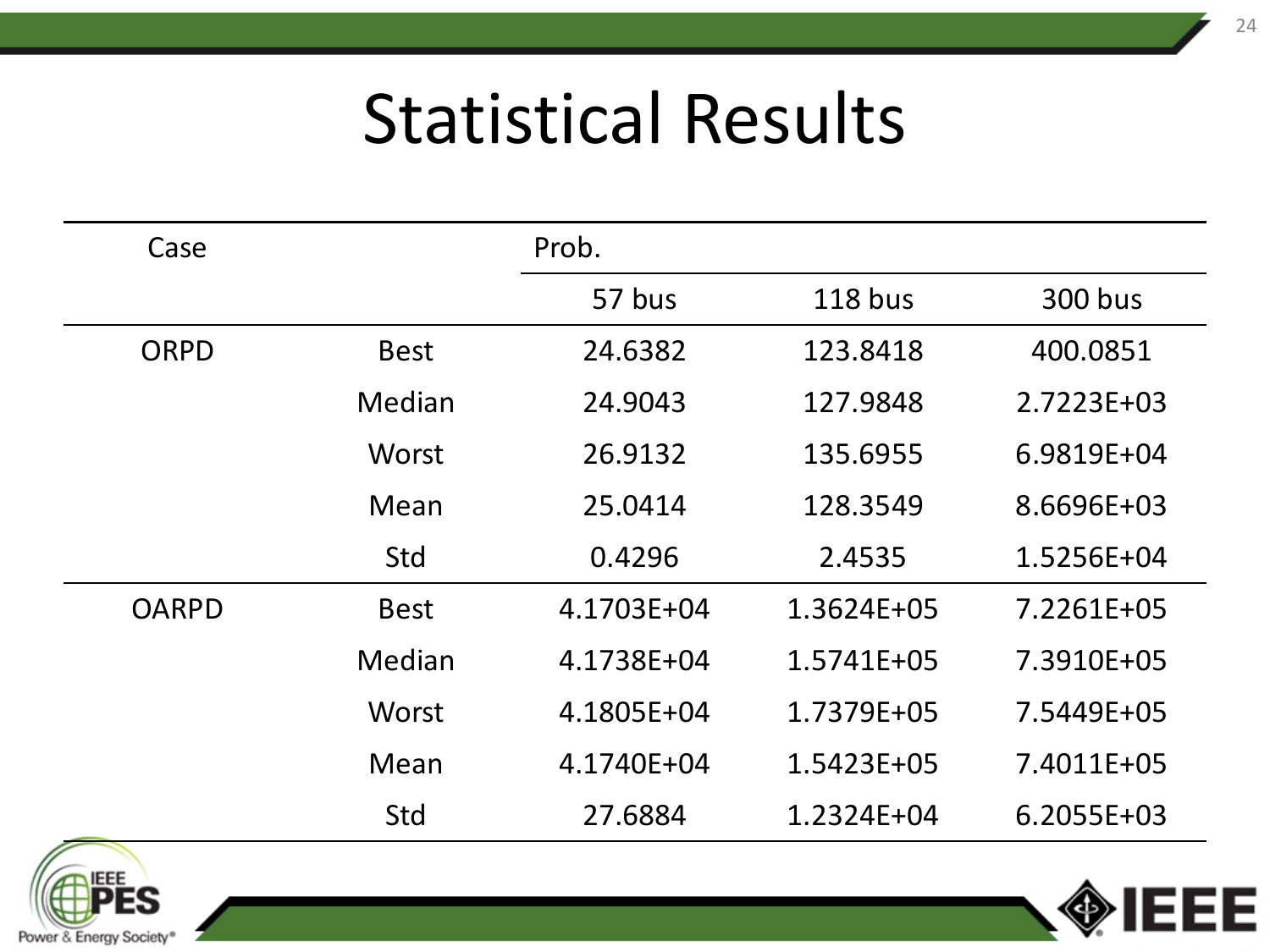| Scenario       | <b>Best</b> | Median | Worst  | Mean   | Std    |
|----------------|-------------|--------|--------|--------|--------|
| $\mathbf{1}$   | 1.2972      | 1.2989 | 1.3114 | 1.2995 | 0.0025 |
| $\overline{2}$ | 1.2671      | 1.2697 | 1.2784 | 1.2703 | 0.0025 |
| 3              | 1.0134      | 1.0163 | 1.0510 | 1.0191 | 0.0078 |
| $\sqrt{4}$     | 1.2059      | 1.2094 | 1.2172 | 1.2096 | 0.0025 |
| 5              | 1.2747      | 1.2774 | 1.2868 | 1.2781 | 0.0030 |
| 6              | 1.5919      | 1.5948 | 1.6073 | 1.5958 | 0.0035 |
| $\overline{7}$ | 1.4285      | 1.4319 | 1.4367 | 1.4320 | 0.0021 |
| 8              | 1.4893      | 1.4918 | 1.4974 | 1.4923 | 0.0017 |
| 9              | 1.8989      | 1.9350 | 1.9814 | 1.9376 | 0.0196 |
| 10             | 2.0581      | 2.0969 | 2.1478 | 2.0958 | 0.0227 |
| 11             | 1.4546      | 1.5199 | 1.5889 | 1.5166 | 0.0365 |
| 12             | 1.6755      | 1.7146 | 1.7792 | 1.7169 | 0.0264 |



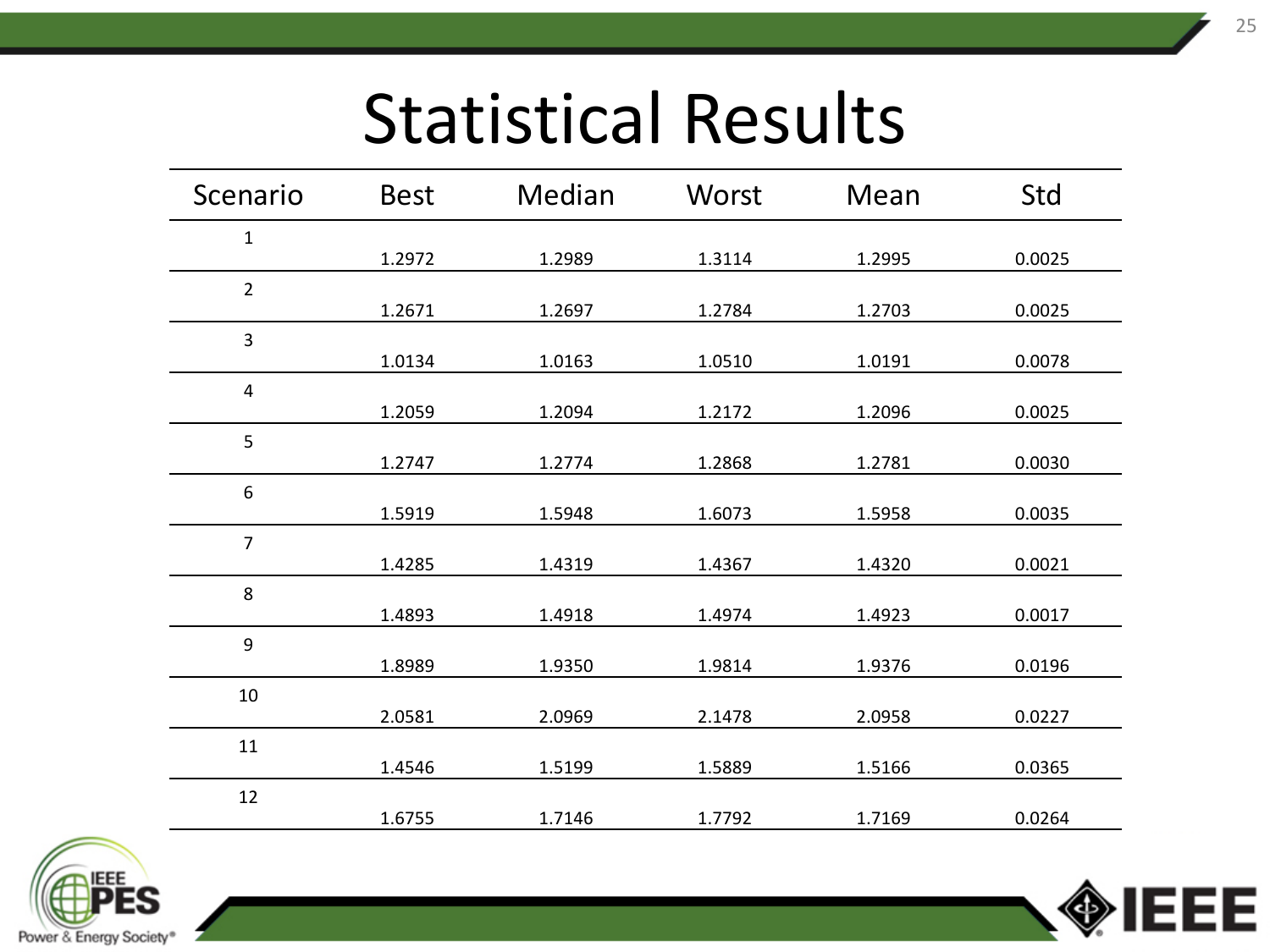| Scenario | <b>Best</b> | Median | Worst  | Mean   | Std    |
|----------|-------------|--------|--------|--------|--------|
| 13       | 1.7514      | 1.7803 | 1.8722 | 1.7871 | 0.0340 |
| 14       | 2.1170      | 2.1590 | 2.2262 | 2.1642 | 0.0293 |
| 15       | 2.5778      | 2.5951 | 2.6604 | 2.6015 | 0.0207 |
| 16       | 2.4962      | 2.5360 | 2.5846 | 2.5416 | 0.0213 |
| 17       | 2.7085      | 2.8034 | 2.9285 | 2.8052 | 0.0436 |
| 18       | 2.8121      | 2.9119 | 2.9723 | 2.9052 | 0.0396 |
| 19       | 2.8180      | 2.8943 | 2.9722 | 2.8952 | 0.0391 |
| 20       | 2.8133      | 2.9026 | 3.0116 | 2.8977 | 0.0455 |
| 21       | 2.7681      | 2.9109 | 2.9604 | 2.8995 | 0.0428 |
| 22       | 2.8070      | 2.9004 | 3.0651 | 2.9048 | 0.0513 |
| 23       | 2.8403      | 2.8965 | 2.9679 | 2.8942 | 0.0322 |
| 24       | 2.8225      | 2.8960 | 2.9454 | 2.8896 | 0.0362 |



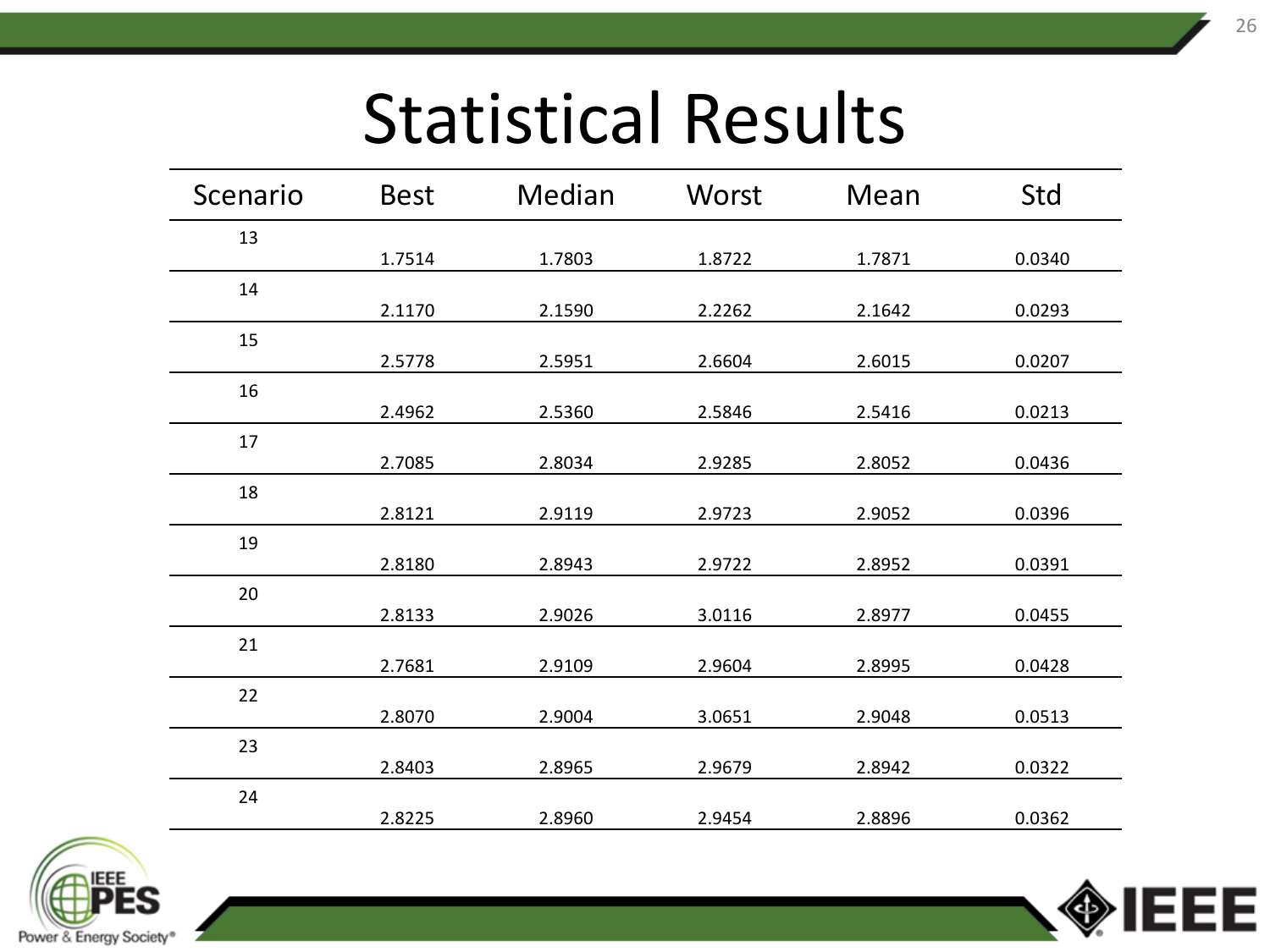| Scenario | <b>Best</b> | Median | Worst  | Mean   | Std    |
|----------|-------------|--------|--------|--------|--------|
| 25       | 2.3017      | 2.3570 | 2.4277 | 2.3577 | 0.0296 |
| 26       | 2.2626      | 2.3062 | 2.3863 | 2.3077 | 0.0283 |
| 27       | 2.3165      | 2.3605 | 2.4119 | 2.3647 | 0.0240 |
| 28       | 2.5722      | 2.5975 | 2.6641 | 2.6016 | 0.0212 |
| 29       | 2.4116      | 2.4606 | 2.5259 | 2.4646 | 0.0282 |
| 30       | 2.4958      | 2.5304 | 2.5847 | 2.5324 | 0.0242 |
| 31       | 1.8317      | 1.8564 | 1.9773 | 1.8711 | 0.0341 |
| 32       |             |        |        |        |        |
| 33       | 1.6215      | 1.6607 | 1.7272 | 1.6678 | 0.0301 |
| 34       | 1.6186      | 1.6211 | 1.6233 | 1.6209 | 0.0012 |
| 35       | 1.6878      | 1.6895 | 1.6925 | 1.6897 | 0.0012 |
| 36       | 1.3567      | 1.3590 | 1.3621 | 1.3591 | 0.0011 |
|          | 1.3937      | 1.3964 | 1.3992 | 1.3966 | 0.0015 |



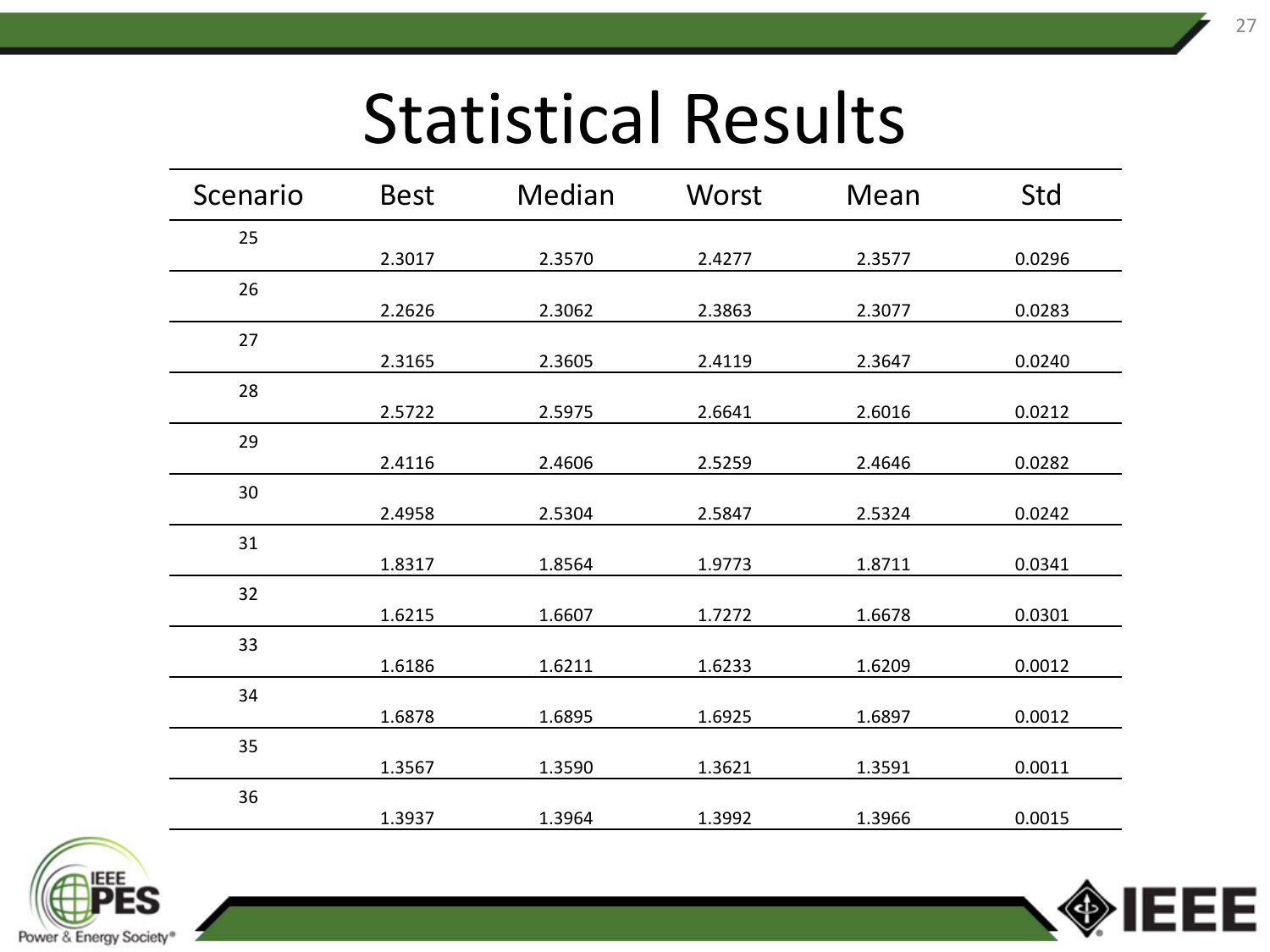| Scenario | <b>Best</b> | Median | Worst  | Mean   | Std    |
|----------|-------------|--------|--------|--------|--------|
| 37       | 0.9844      | 0.9864 | 1.0040 | 0.9872 | 0.0038 |
| 38       | 0.7595      | 0.7615 | 0.7653 | 0.7617 | 0.0012 |
| 39       | 0.7566      | 0.7578 | 0.7787 | 0.7590 | 0.0042 |
| 40       | 0.8385      | 0.8406 | 0.8506 | 0.8411 | 0.0021 |
| 41       | 0.9242      | 0.9284 | 0.9925 | 0.9369 | 0.0195 |
| 42       | 1.1524      | 1.1561 | 1.1895 | 1.1575 | 0.0066 |
| 43       | 1.2168      | 1.2199 | 1.2443 | 1.2212 | 0.0056 |
| 44       | 1.1955      | 1.1990 | 1.2337 | 1.2001 | 0.0065 |
| 45       | 2.0507      | 2.0938 | 2.1634 | 2.0952 | 0.0298 |
| 46       | 1.6319      | 1.6651 | 1.7236 | 1.6691 | 0.0286 |
| 47       | 1.5266      | 1.5875 | 1.6484 | 1.5900 | 0.0330 |
| 48       | 1.4523      | 1.5132 | 1.5638 | 1.5055 | 0.0320 |



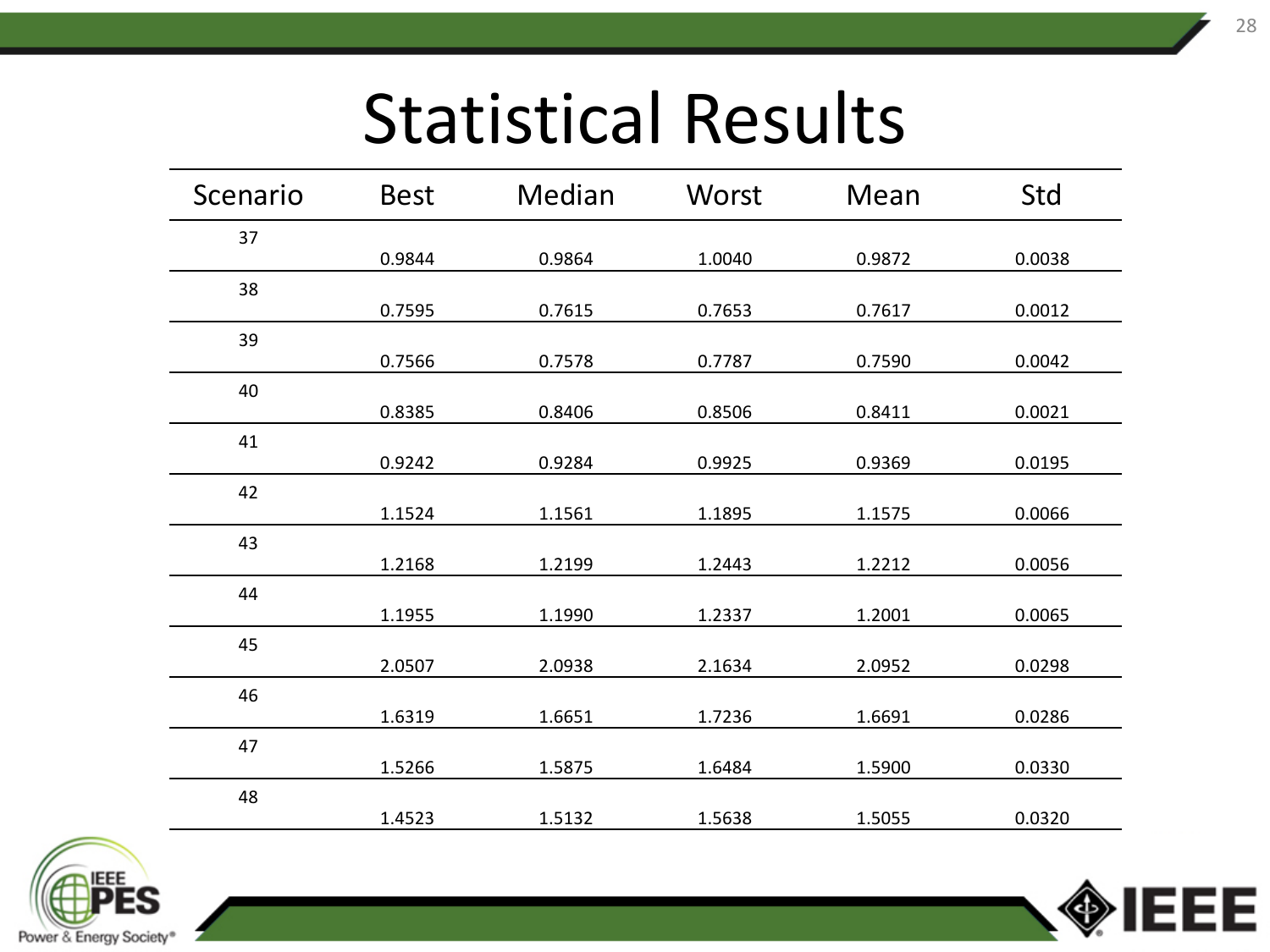| Scenario | <b>Best</b> | Median      | Worst        | Mean        | Std         |
|----------|-------------|-------------|--------------|-------------|-------------|
| 49       | 1.6189      | 1.6359      | 1.6514       | 1.6353      | 0.0075      |
| 50       | 1.4548      | 4008.2813   | 203543.5600  | 24280.2139  | 45671.1423  |
| 51       | 1.3922      | 10577.5460  | 295411.3600  | 90788.6183  | 109578.1524 |
| 52       | 129034.8900 | 341533.9000 | 1589444.3000 | 375966.7658 | 280330.0650 |
| 53       | 124029.3700 | 333694.9400 | 1276441.5000 | 448166.7548 | 299908.0942 |
| 54       | 127381.5200 | 338611.7000 | 1130953.5000 | 377030.7542 | 241218.1277 |
| 55       | 127408.0700 | 338177.2300 | 538760.8100  | 294390.3268 | 108906.4987 |
| 56       | 1.4638      | 3512.9198   | 78772.3410   | 9736.6190   | 22930.1212  |
| 57       | 1.1190      | 1.1706      | 1.2191       | 1.1688      | 0.0313      |
| 58       | 1.1260      | 1.1679      | 1.2213       | 1.1702      | 0.0269      |
| 59       | 1.1694      | 1.2351      | 1.2814       | 1.2302      | 0.0320      |
| 60       | 0.9691      | 1.0426      | 1.0820       | 1.0401      | 0.0282      |



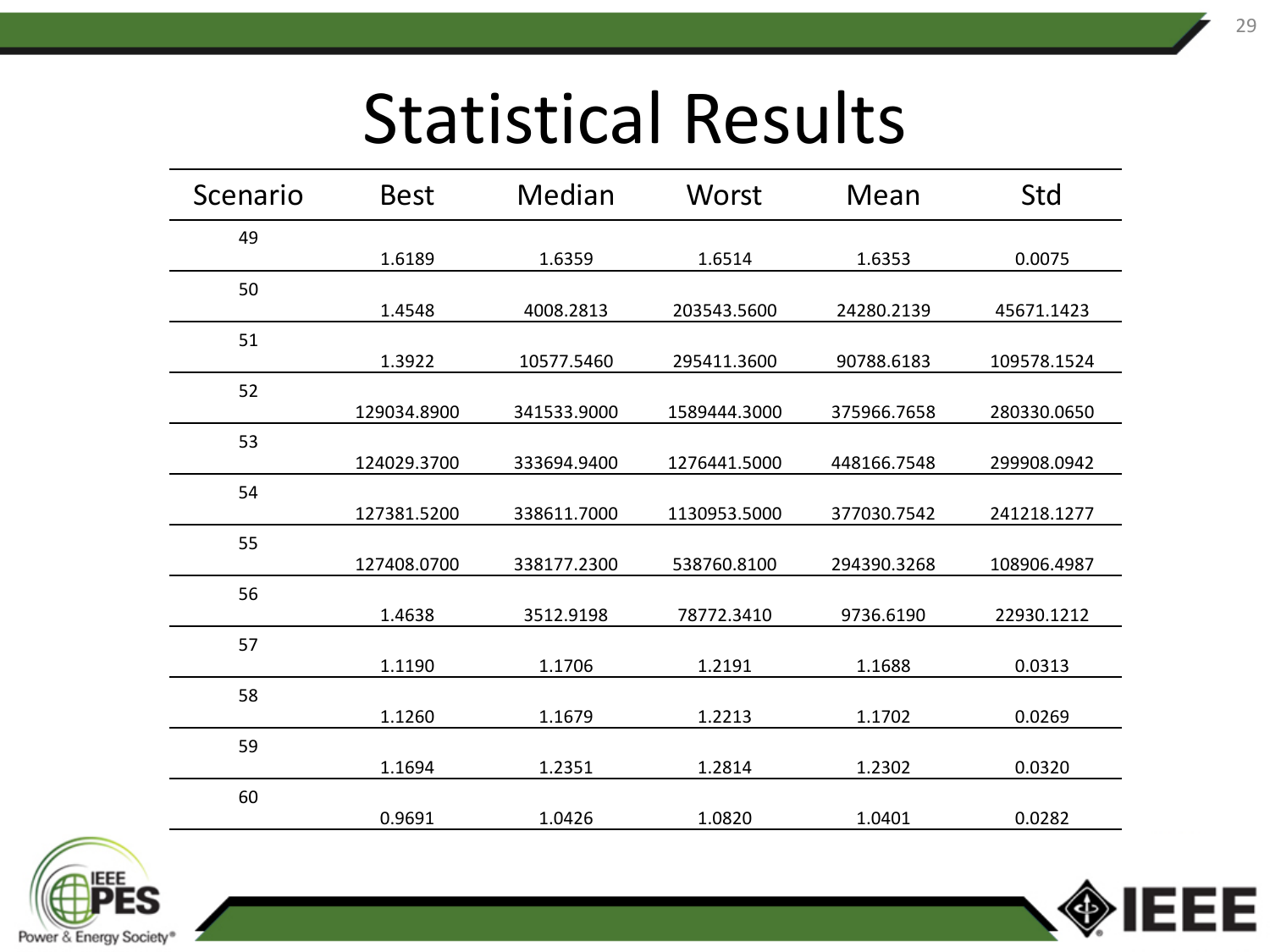| Scenario | <b>Best</b> | Median | Worst  | Mean   | Std    |
|----------|-------------|--------|--------|--------|--------|
| 61       | 0.7572      | 0.7616 | 0.8036 | 0.7665 | 0.0109 |
| 62       | 0.7802      | 0.7869 | 0.8807 | 0.8017 | 0.0298 |
| 63       | 0.7706      | 0.7747 | 0.8357 | 0.7833 | 0.0180 |
| 64       | 0.9183      | 0.9215 | 0.9629 | 0.9277 | 0.0130 |
| 65       | 1.1181      | 1.1195 | 1.1252 | 1.1200 | 0.0016 |
| 66       | 1.3430      | 1.3448 | 1.3481 | 1.3448 | 0.0010 |
| 67       | 1.2371      | 1.2387 | 1.2491 | 1.2394 | 0.0022 |
| 68       | 0.8319      | 0.8340 | 0.8370 | 0.8342 | 0.0013 |
| 69       | 0.8643      | 0.8661 | 0.8784 | 0.8673 | 0.0035 |
| 70       | 1.0744      | 1.0755 | 1.0786 | 1.0756 | 0.0010 |
| 71       | 1.1324      | 1.1341 | 1.1416 | 1.1346 | 0.0022 |
| 72       | 1.1308      | 1.1317 | 1.1373 | 1.1326 | 0.0018 |



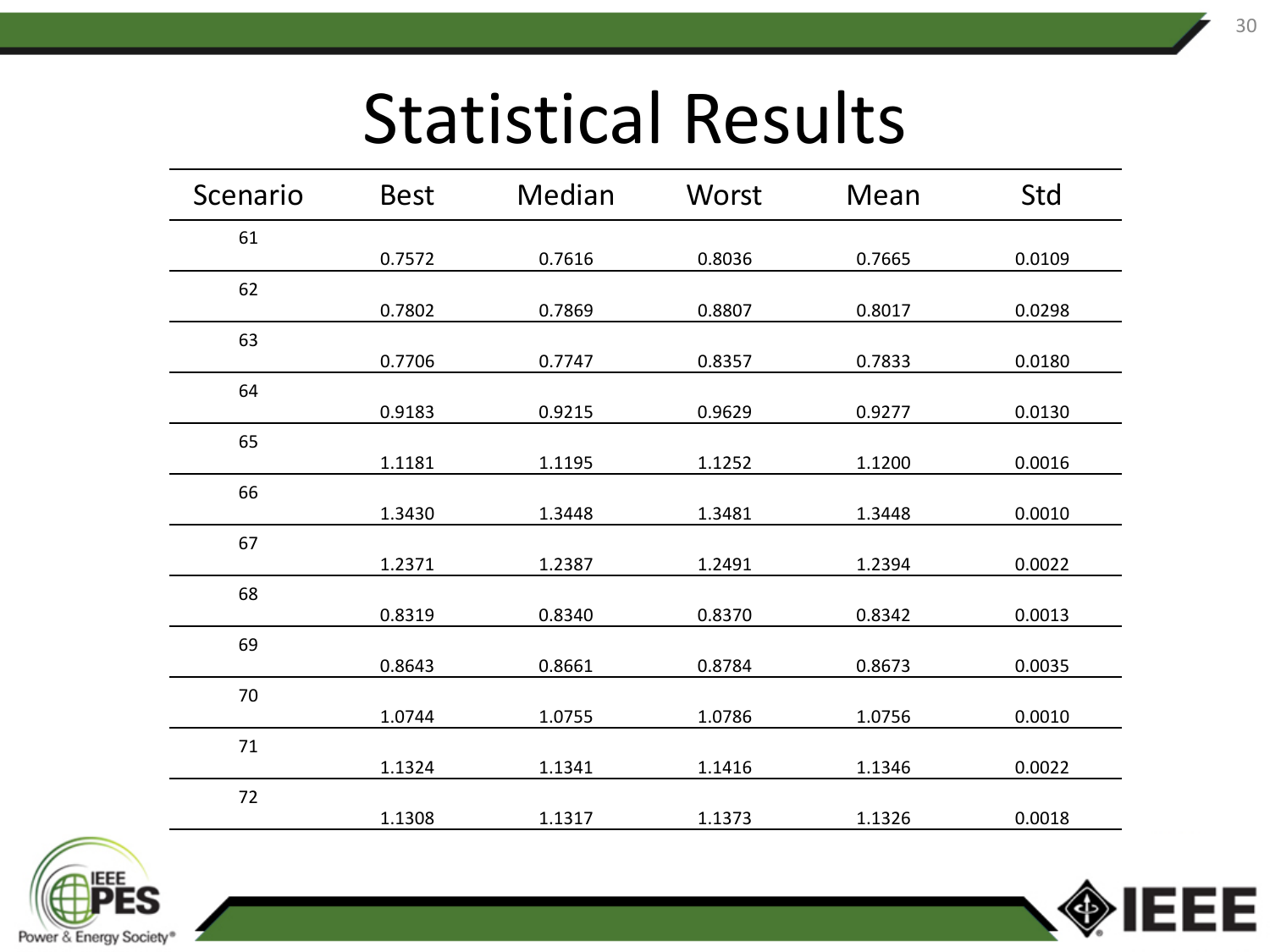| Scenario | <b>Best</b> | Median      | Worst        | Mean        | Std         |
|----------|-------------|-------------|--------------|-------------|-------------|
| 73       | 1.4209      | 1.4244      | 1.4299       | 1.4251      | 0.0028      |
| 74       | 1.7814      | 1.7842      | 1.7949       | 1.7852      | 0.0034      |
| 75       | 2.0126      | 2.0251      | 821.4249     | 29.6791     | 147.0538    |
| 76       | 66330.4480  | 422096.5500 | 1199290.6000 | 389506.3503 | 227902.9656 |
| 77       | 71976.5040  | 206531.0800 | 747178.6200  | 328088.3163 | 198614.8268 |
| 78       | 64177.1200  | 204502.9900 | 758912.3800  | 318576.4135 | 194083.7729 |
| 79       | 64560.8700  | 204951.6600 | 748231.0100  | 293711.5866 | 169600.3436 |
| 80       | 65566.9490  | 208404.6100 | 754941.3100  | 334114.7159 | 184051.6378 |
| 81       | 2.4623      | 2.4771      | 4104.6736    | 134.8449    | 736.7690    |
| 82       | 1.5214      | 1.5254      | 1.5272       | 1.5250      | 0.0013      |
| 83       | 1.5462      | 1.5493      | 1.5530       | 1.5493      | 0.0019      |
| 84       | 1.4072      | 1.4098      | 1.4122       | 1.4097      | 0.0015      |



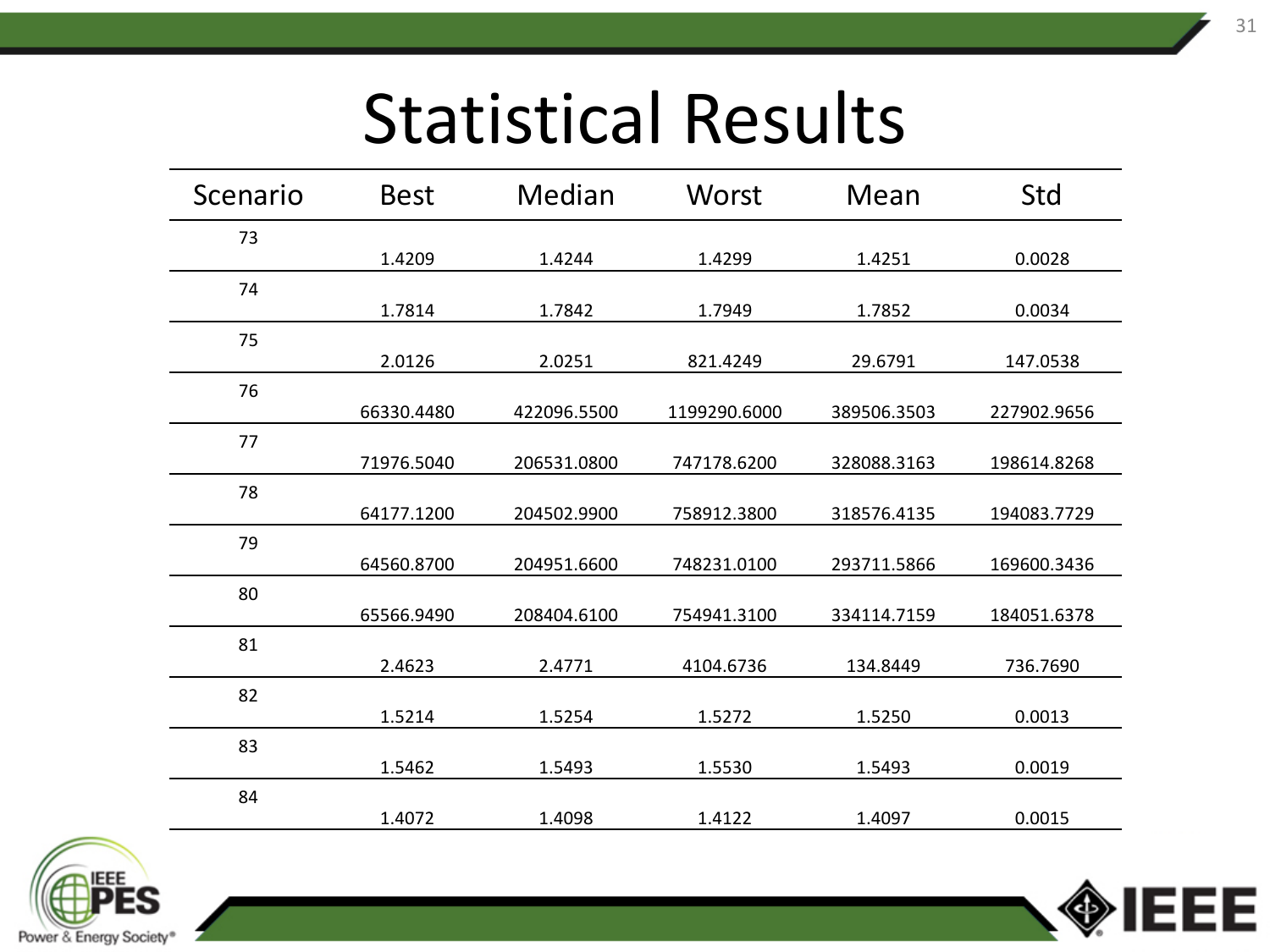| Scenario | <b>Best</b> | Median | Worst  | Mean   | Std    |
|----------|-------------|--------|--------|--------|--------|
| 85       | 1.2800      | 1.2825 | 1.2867 | 1.2823 | 0.0013 |
| 86       | 1.3209      | 1.3230 | 1.3253 | 1.3231 | 0.0011 |
| 87       |             |        |        |        |        |
| 88       | 1.5615      | 1.5638 | 1.5658 | 1.5638 | 0.0013 |
| 89       | 1.5551      | 1.5580 | 1.5609 | 1.5578 | 0.0015 |
| 90       | 1.4737      | 1.4774 | 1.4883 | 1.4784 | 0.0033 |
|          | 2.0095      | 2.0162 | 2.0288 | 2.0174 | 0.0056 |
| 91       | 2.1827      | 2.1965 | 2.2089 | 2.1951 | 0.0075 |
| 92       | 1.6195      | 1.6223 | 1.6326 | 1.6235 | 0.0033 |
| 93       | 2.0576      | 2.0644 | 2.0781 | 2.0655 | 0.0056 |
| 94       | 2.4949      | 2.5118 | 2.5179 | 2.5116 | 0.0038 |
| 95       | 1.7847      | 1.7928 | 1.8044 | 1.7933 | 0.0044 |
| 96       |             |        |        |        |        |
|          | 1.5013      | 1.5032 | 1.5075 | 1.5037 | 0.0017 |